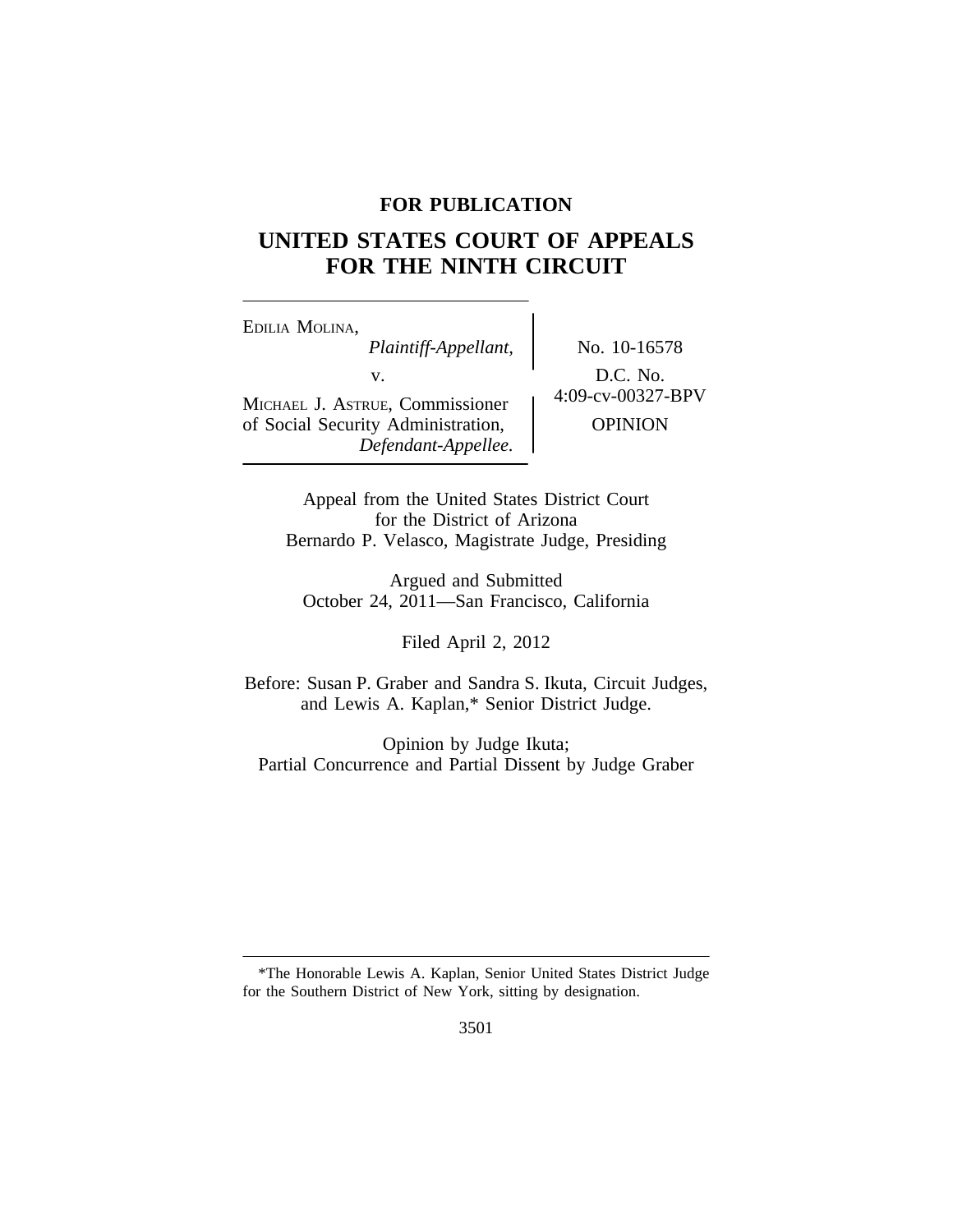# **COUNSEL**

John A. Gravina, Esq. (argued), Tuscon, Arizona, for plaintiff-appellant Edilia Molina.

Michael A. Thomas (argued), Assistant United States Attorney, Denver, Colorado, for defendant-appellee Michael J. Astrue, Commissioner of the Social Security Administration.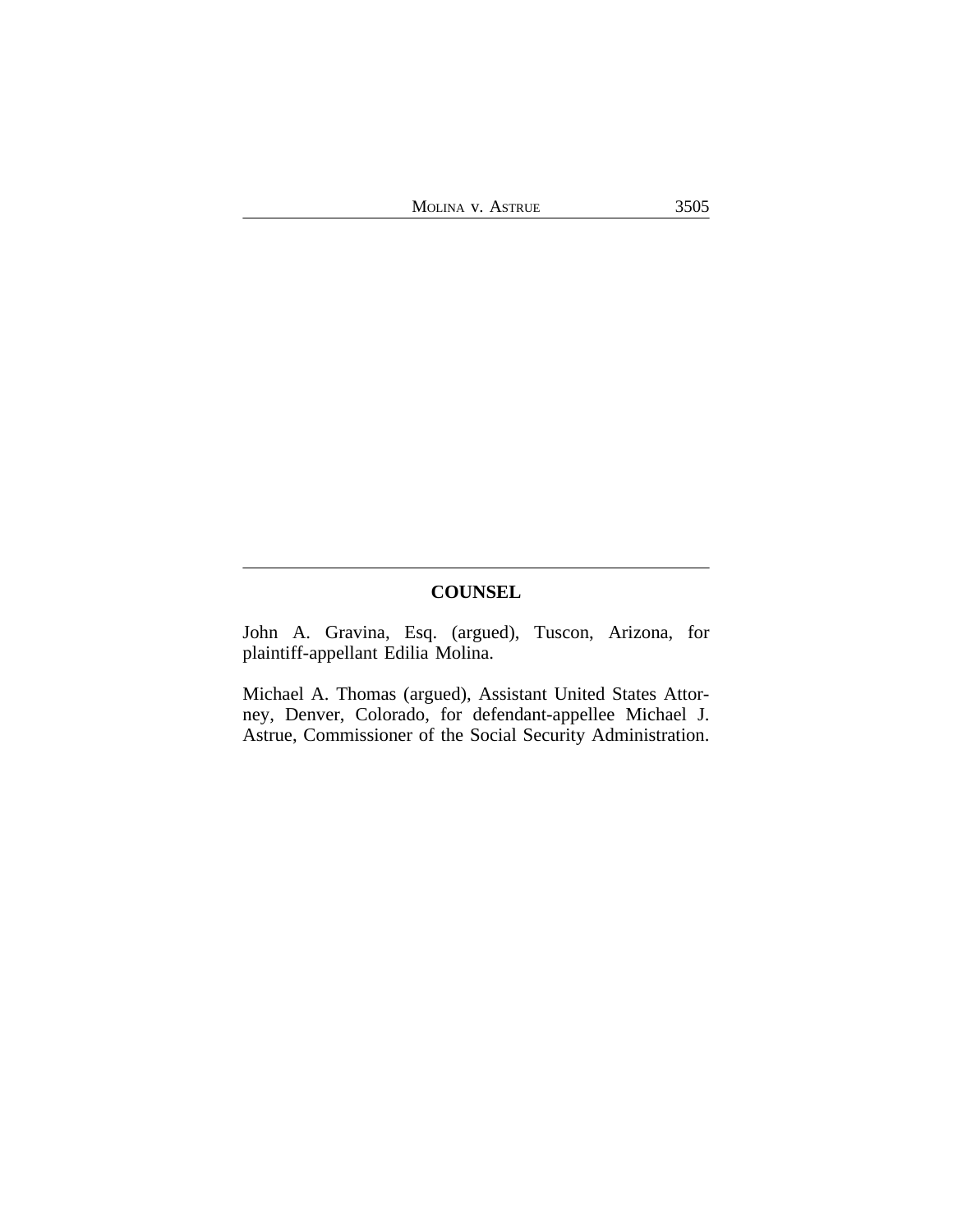#### **OPINION**

IKUTA, Circuit Judge:

Edilia Molina appeals the district court's decision affirming the Social Security Commissioner's denial of her application for disability insurance benefits and supplemental security income under the Social Security Act. She argues that the administrative law judge (ALJ) erred by giving inadequate weight to the opinions of her primary care provider, by improperly determining she was not credible, and by rejecting the testimony of her family members without comment. We have jurisdiction pursuant to 28 U.S.C. § 1291, and we affirm.

### **I**

On September 22, 2006, Molina filed claims for disability benefits and supplemental security income, alleging that she suffered from panic and anxiety attacks<sup>1</sup> and had been unable to work since September 7, 2002, when she last held a job as an assembler for Texas Instruments. According to Molina's primary care provider, physician's assistant Molly Wheelwright, Molina had a "longstanding panic disorder," and had tried several anxiety medications and antidepressants, including Lorazepam, over the years. Wheelwright also noted that Molina had to leave work and visit the emergency room more than once because of "severe panic attacks." After September 7, 2002, Molina's alleged disability onset date, Wheelwright's records showed that Molina continued to have symptoms of panic disorder, although as of February 2005, Molina stated she was stable on Lorazepam. Although Wheelwright frequently encouraged Molina to seek counseling for her anxiety, Molina declined to do so, citing various concerns including unpleasant past experiences with psychiatrists and

**<sup>1</sup>**On appeal, Molina does not challenge the ALJ's findings that her physical impairments do not restrict her ability to work, so we do not discuss them here.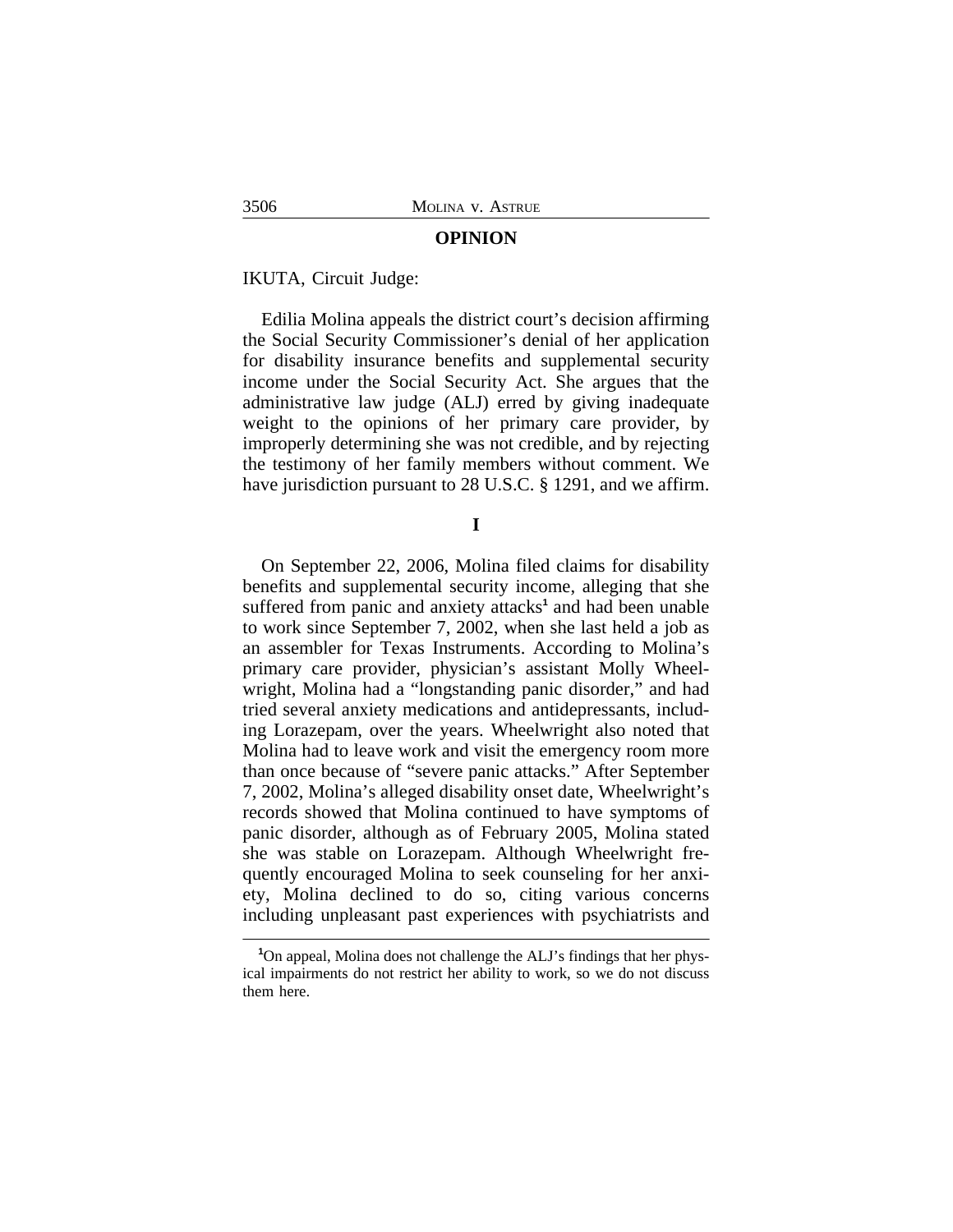| MOLINA V. ASTRUE | 3507 |
|------------------|------|
|------------------|------|

a belief that the local mental health clinic was for drug addicts.

A few weeks after Molina filed her application with the Social Security Administration, she contacted a clinician at a nearby mental health clinic for intake and evaluation. The clinician wrote that Molina was "motivated" as well as "calm, orderly, [and] normally responsive." Molina was diagnosed with post-traumatic stress disorder and panic disorder. She failed to show up for her follow-up appointment, and told a clinician in June 2007 that she no longer wanted counseling services.

Dr. Hunter Yost, a psychiatrist, examined Molina in November 2006 and reported that Molina "ha[d] some partial symptoms" of anxiety. After conducting a mental status examination, Dr. Yost concluded that Molina was alert and oriented, maintained good eye contact, and "did not appear excessively anxious." She spoke coherently and fluently, smiled appropriately, and was congenial. She did not have an elated or depressed mood, and there was no evidence of a thought disorder. Dr. Yost diagnosed her with panic disorder without agoraphobia, and wrote that her condition was controlled with Lorazepam and that she was able to do selfcalming measures to help with panic attacks when she was out in public. He concluded that her disorder had not and would not impose any limitations on her ability to work. A state Disability Determination Services staff physician reviewed Molina's file in December 2006 and reached similar conclusions.

In December 2006, Wheelwright wrote that Molina was feeling generally well and described her anxiety episodes as intermittent. In February 2008, however, in a Mental Impairment Questionnaire for Molina's disability application, Wheelwright wrote that Molina had "panic disorder, agoraphobia" with an "unsure" prognosis. In the grid for "mental abilities and aptitudes needed to do unskilled work," Wheelwright checked "unable to meet competitive standards" next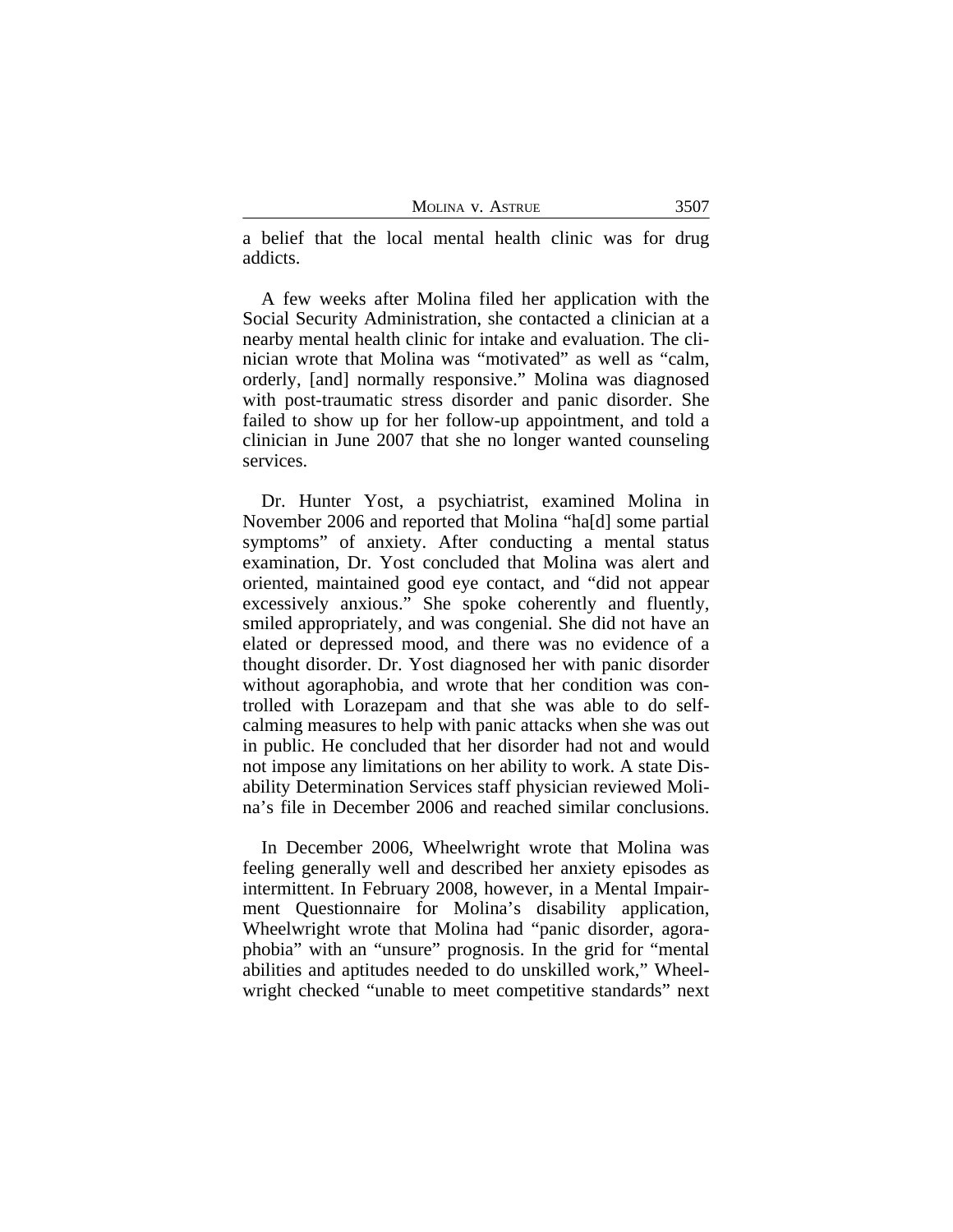to "maintain regular attendance," "deal with normal work stress," and "complete a normal workday and workweek without interruptions from psychologically based symptoms," among other categories. Although the form instructed her to explain these assessments and provide medical or clinical findings to support them, Wheelwright did not do so. As for Molina's functional limitations, Wheelwright checked "extreme" next to the boxes for "restriction of activities of daily living," "difficulties in maintaining social functioning," and "difficulties in maintaining concentration, persistence, or pace." In separate medical notes, Wheelwright wrote that Molina was "very disabled by her condition," because she "[b]ecomes easily panicked in many situations even throughout the day" and is "[u]nable to work as a result." She noted, however, that a psychiatrist would "likely need to supplement" her evaluation.

At her hearing before the ALJ, Molina testified that she had been helping care for her two grandchildren since 2003, including walking them to school in the morning and picking them up in the afternoon. Molina had cared for the younger granddaughter full-time from 2003 until she was old enough to start school in 2005. A state agency paid her for her services until 2007. Molina said she regularly attended church, went shopping with her sister, attended family barbeques, and went for short walks in the neighborhood. Molina also submitted two function reports in which she wrote that she drove a car in the immediate area and went shopping once a month but liked to get in and out quickly because she did not like to be around a lot of people. She drove when she had to but felt a lot of anxiety and would "only go very short distances." She went out to eat with friends or family occasionally, but once her condition began, she would experience panic attacks that made it difficult for her to swallow her food and would have to go outside and wait for the others to finish their meals. She did not like to go out because she did not like to be around a lot of people and would experience panic attacks; these panic attacks were characterized by anxiety, shortness of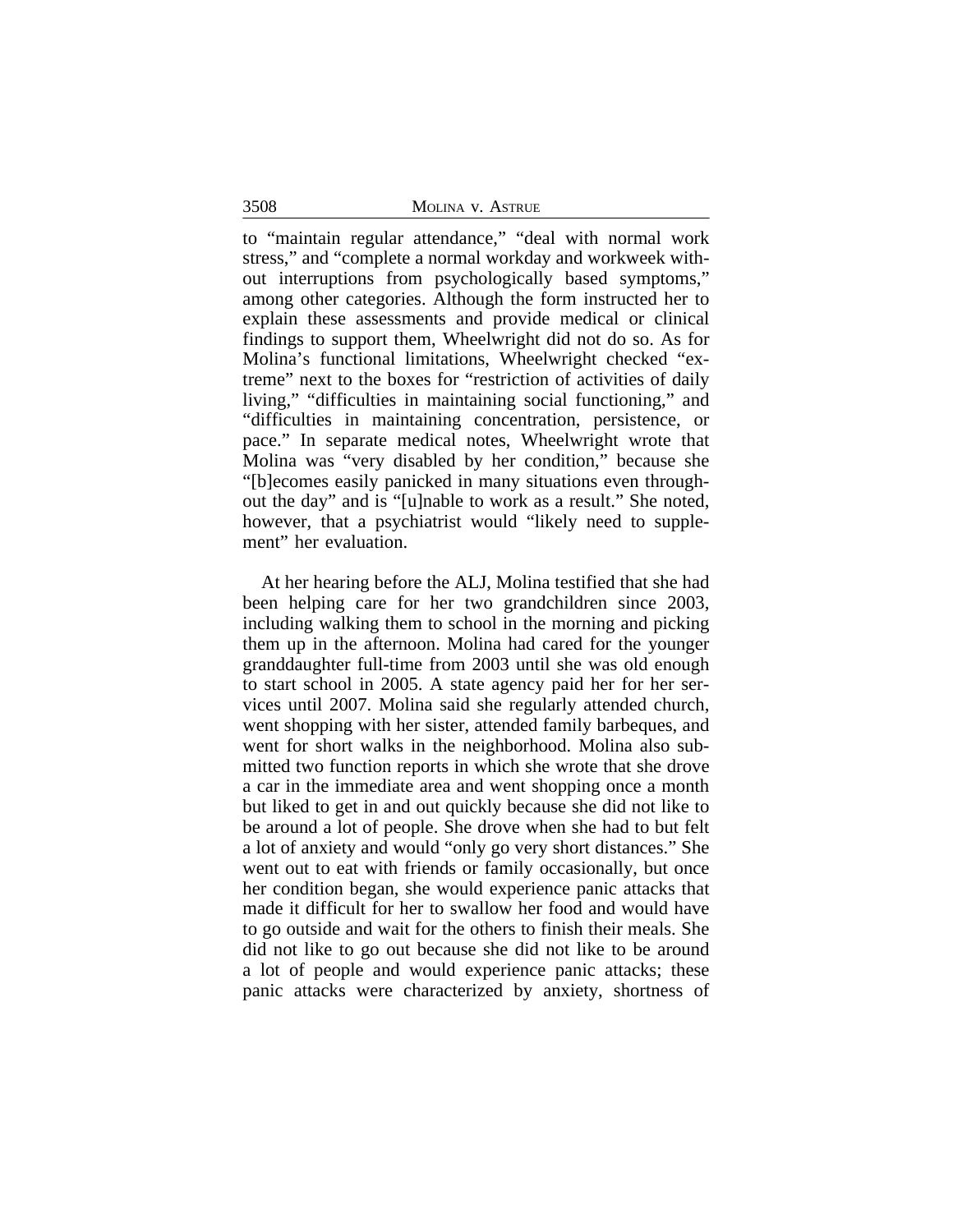| MOLINA V. ASTRUE | 3509 |
|------------------|------|
|------------------|------|

breath, dizziness, sweating, and an elevated heart rate. She liked to watch TV and eat dinner in her room.

Molina testified that her last job as an assembler for Texas Instruments involved performing wire bonding and inspection. She worked in a large room with four or five other people, and her job did not require her to speak to anyone unless there was a problem with her machine, in which case she would ask the setup operator for help. At her lunch break she would take her food to her car and eat by herself. She said she was not able to return to this job because she could not tolerate the presence of other people. When she worked, she would get anxiety and panic attacks and would have to go to the infirmary to lie down or to the hospital. These attacks would come on without warning; her heart would start to beat very hard, and she would have difficulty breathing and feel fearful.

Five family members submitted statements on Molina's behalf. Molina's sister Mary stated that Molina was scared to get out on her own, could not stand to be around a lot of people, and did not feel safe by herself. She would go to her room when people came to the house. Her sister Frances De La Cerda wrote that Molina's anxiety was "so severe that she is not able to go anywhere without having a panic attack" and that she "had to quit working because the anxiety affected her mental abilities." According to her brother-in-law, David Chenoweth, Molina did "not like to travel anywhere except for short trips in the daytime," and she seemed to be most comfortable in her room. Her sister Barbara Molina wrote that Molina could not be around people or go out to eat because she tended to get very nervous and would take her food home with her. Molina's sister-in-law, Theresa Molina, said that when Molina had a panic attack, she would get very shaky and sweaty and feel faint, and that she preferred not to go anywhere for fear that she would have one of her attacks.

Following the hearing, the ALJ issued a written opinion holding that Molina was not disabled because she could per-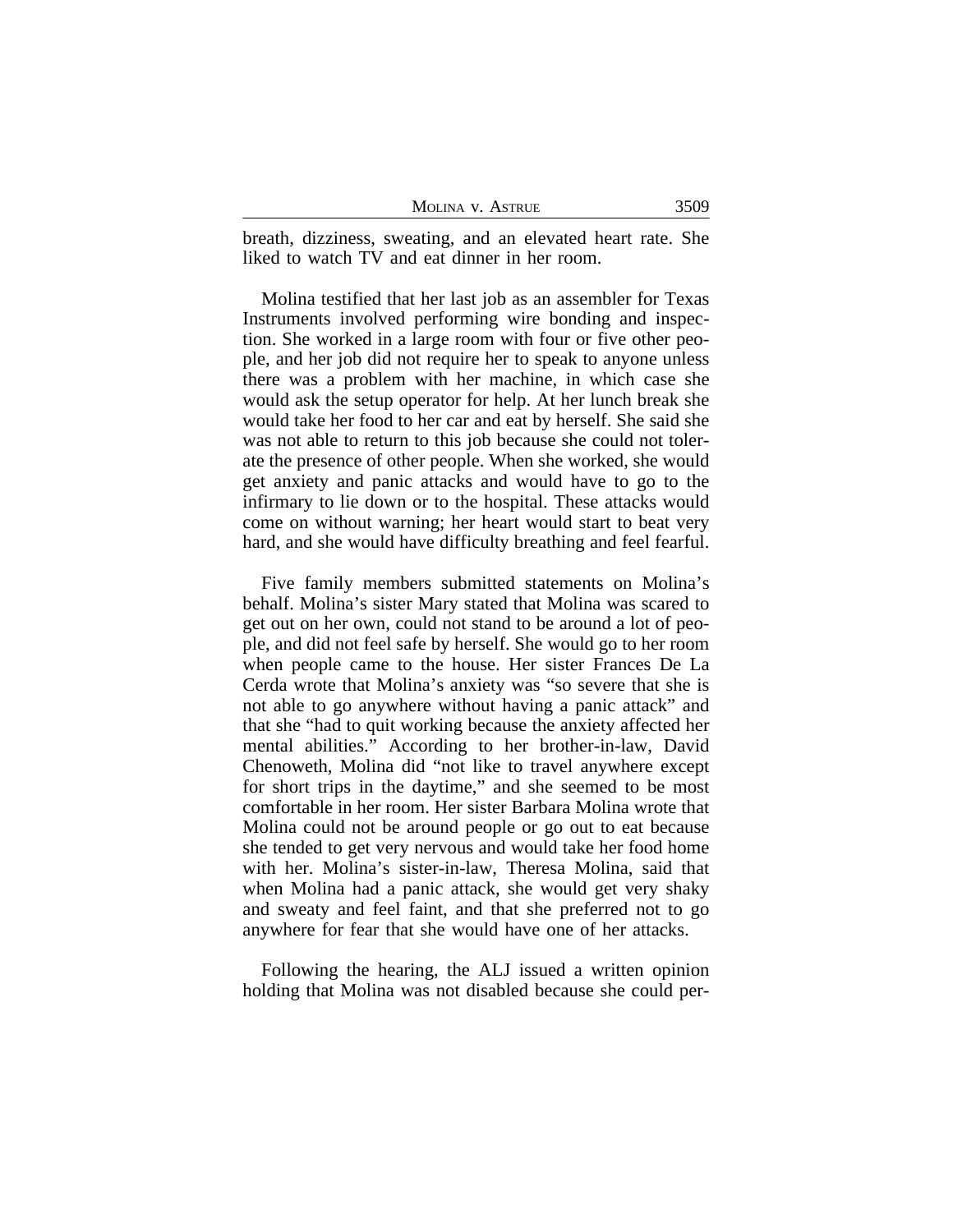form her past relevant work as an assembler. In reaching this conclusion, the ALJ discussed Dr. Yost's evaluation, the Mental Impairment Questionnaire filled out by Wheelwright, and Molina's testimony at the hearing. The ALJ adopted Dr. Yost's conclusion regarding the severity of Molina's mental impairments. She found that Molina's subjective allegations regarding the severity of her pain and ability to work were not credible to the extent they conflicted with Dr. Yost's evaluation. She considered but discounted Wheelwright's opinions because they were "quite conclusory" and provided "very little explanation of the evidence relied on in forming those opinions." Additionally, they did not appear to be supported by Molina's objective medical condition and were inconsistent with Dr. Yost's opinion. The ALJ also noted that Molina had cared for her granddaughters throughout much of the alleged disability period, and that she had not made any efforts to seek counseling from 2003 to 2005. The district court affirmed.

On appeal, Molina argues that the ALJ erred in reaching this conclusion because (1) the ALJ should have given more weight to Wheelwright's opinions, (2) the ALJ improperly evaluated Molina's credibility, and (3) the ALJ erred in rejecting the testimony of Molina's family members without comment. We consider each of these arguments in turn.

# **II**

For purposes of the Social Security Act, a claimant is disabled if the claimant is unable "to engage in any substantial gainful activity by reason of any medically determinable physical or mental impairment which can be expected to result in death or which has lasted or can be expected to last for a continuous period of not less than 12 months." 42 U.S.C.  $§$  423(d)(1)(A). In order to determine whether a claimant meets this definition, the ALJ employs a five-step sequential evaluation. *Parra v. Astrue*, 481 F.3d 742, 746 (9th Cir. 2007); 20 C.F.R. §§ 404.1520(a), 416.920(a). In brief, the

3510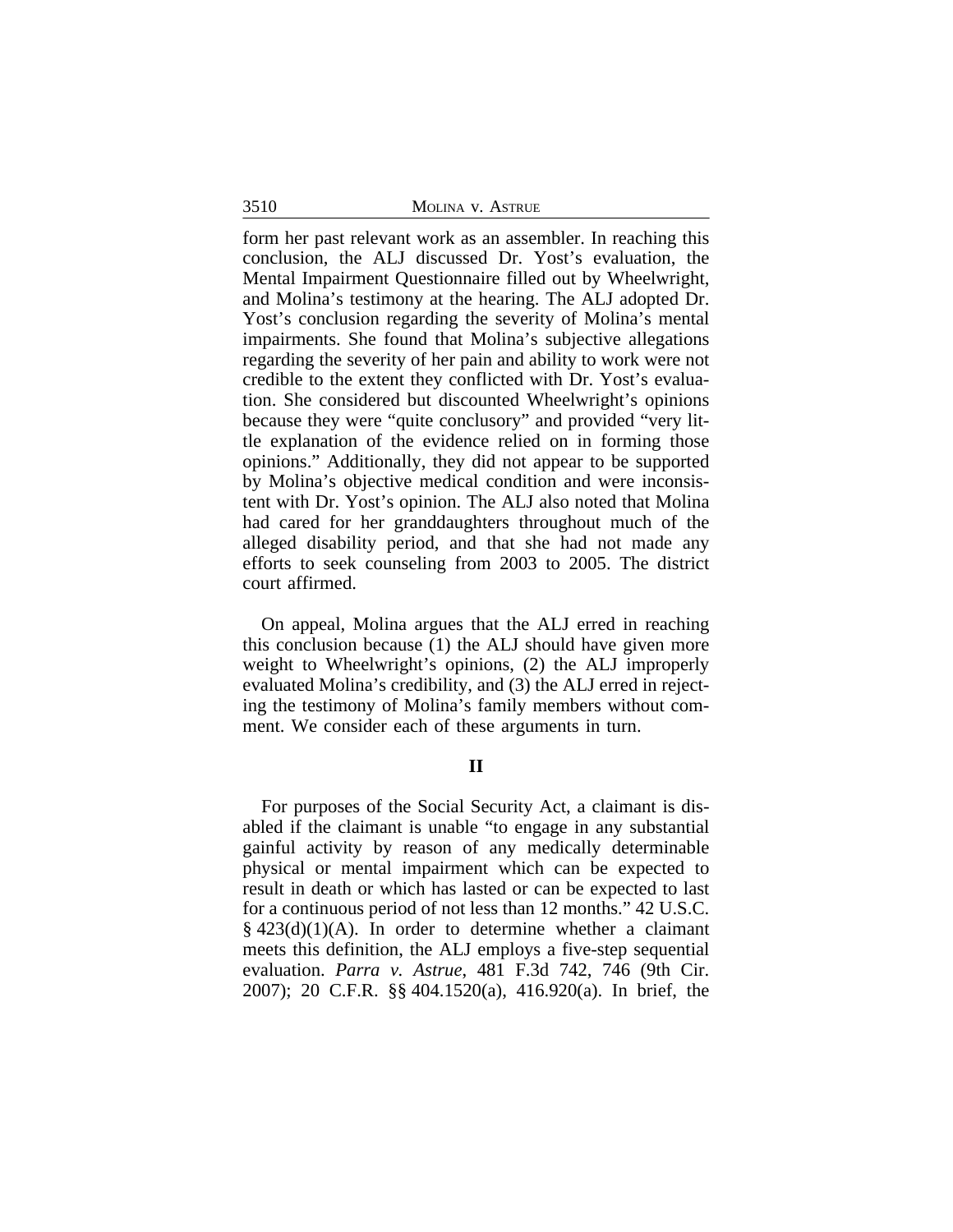MOLINA V. ASTRUE 3511

ALJ considers whether a claimant is disabled by determining: (1) whether the claimant is "doing substantial gainful activity"; (2) whether the claimant has a "severe medically determinable physical or mental impairment" or combination of impairments that has lasted for more than 12 months; (3) whether the impairment "meets or equals" one of the listings in the regulations; (4) whether, given the claimant's "residual functional capacity," the claimant can still do his or her "past relevant work"; and (5) whether the clamant "can make an adjustment to other work." 20 C.F.R. §§ 404.1520(a), 416.920(a). The claimant bears the burden of proof at steps one through four. *Parra*, 481 F.3d at 746.

We review the district court's order affirming the ALJ's denial of social security benefits de novo, *Tommasetti v. Astrue*, 533 F.3d 1035, 1038 (9th Cir. 2008), and reverse only if the ALJ's decision was not supported by substantial evidence in the record as a whole or if the ALJ applied the wrong legal standard, *Stone v. Heckler*, 761 F.2d 530, 531 (9th Cir. 1985). Substantial evidence " 'means such relevant evidence as a reasonable mind might accept as adequate to support a conclusion.' " *Valentine v. Comm'r Soc. Sec. Admin.*, 574 F.3d 685, 690 (9th Cir. 2009) (quoting *Desrosiers v. Sec'y of Health & Human Servs.*, 846 F.2d 573, 576 (9th Cir. 1988)). The evidence must be "more than a mere scintilla," but may be less than a preponderance. *Id.* (quoting *Desrosiers*, 846 F.2d at 576). Even when the evidence is susceptible to more than one rational interpretation, we must uphold the ALJ's findings if they are supported by inferences reasonably drawn from the record. *Tommasetti*, 533 F.3d at 1038. Finally, we may not reverse an ALJ's decision on account of an error that is harmless. *See Stout v. Comm'r, Soc. Sec. Admin.*, 454 F.3d 1050, 1055-56 (9th Cir. 2006). "[T]he burden of showing that an error is harmful normally falls upon the party attacking the agency's determination." *Shinseki v. Sanders*, 556 U.S. 396, 409 (2009).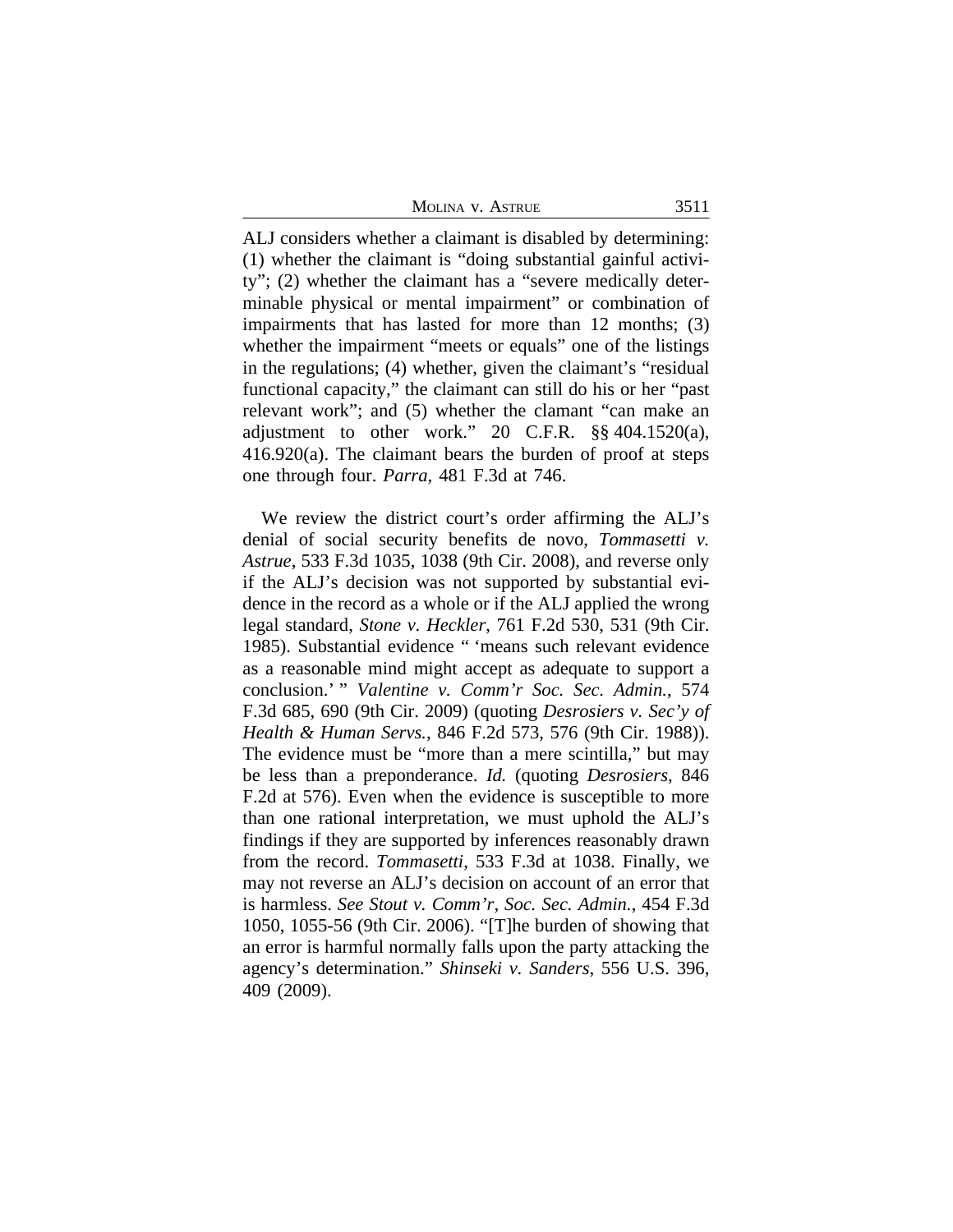# We first turn to Molina's argument that the ALJ erred in discounting Wheelwright's opinions about Molina's residual functional capacity. The ALJ rejected Wheelwright's views on the grounds that Wheelwright's opinions were "quite conclusory," provided very little explanation of the evidence relied on, were not supported by Molina's objective medical condition, and were inconsistent with the opinion of Dr. Yost, the examining psychiatrist.

**[1]** In order to reject the testimony of a medically acceptable treating source, the ALJ must provide specific, legitimate reasons based on substantial evidence in the record. *Valentine*, 574 F.3d at 692. However, only licensed physicians and certain other qualified specialists<sup>2</sup> are considered "[a]cceptable medical sources." 20 C.F.R. § 404.1513(a). Physician's assistants are defined as "other sources," § 404.1513(d), and are not entitled to the same deference, *see* § 404.1527; SSR 06- 03p. The ALJ may discount testimony from these "other sources" if the ALJ " 'gives reasons germane to each witness for doing so.' " *See Turner v. Comm'r of Soc. Sec.*, 613 F.3d 1217, 1224 (9th Cir. 2010) (quoting *Lewis v. Apfel*, 236 F.3d 503, 511 (9th Cir. 2001)).

**[2]** Wheelwright did not qualify as a medically acceptable treating source because she was a physician's assistant, *see* 20 C.F.R.  $\S$  404.1513(d)(1), and the record does not show that she worked under a physician's close supervision, *see Gomez v. Chater*, 74 F.3d 967, 971 (9th Cir. 1996) (holding that a nurse practitioner could be considered a medically acceptable source where she worked under a physician's close supervision such that she acted as the physician's agent).**<sup>3</sup>** The ALJ

#### **III**

**<sup>2</sup>**These are limited to licensed or certified psychologists, licensed optometrists, licensed podiatrists, and qualified speech-language pathologists. 20 C.F.R. § 404.1513(a).

**<sup>3</sup>** In holding that a nurse practitioner could be an acceptable medical source, *Gomez* relied in part on language in 20 C.F.R. § 416.913(a)(6),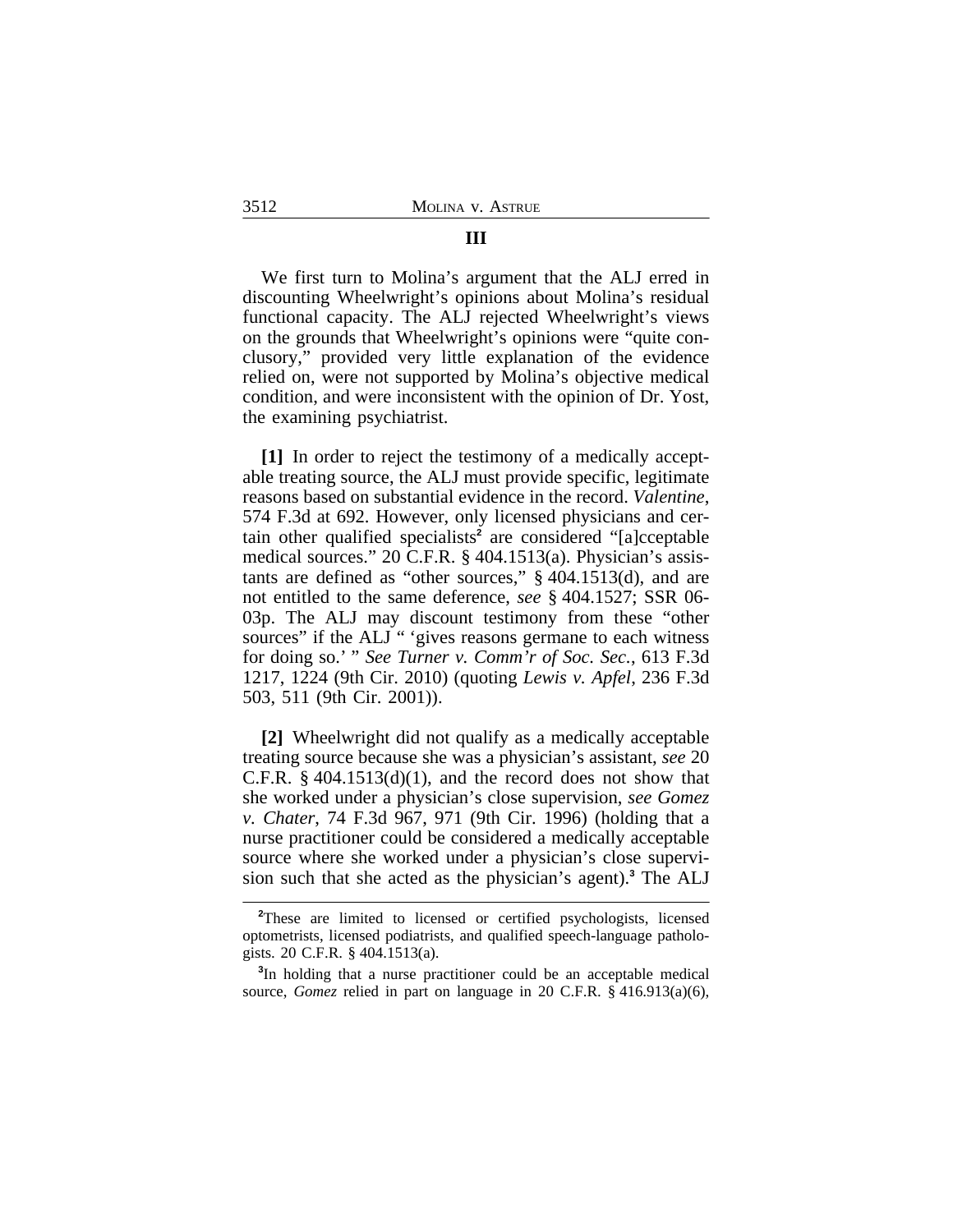MOLINA V. ASTRUE 3513

gave several germane reasons for discounting Wheelwright's opinions in favor of the conflicting testimony of Dr. Yost, and these reasons were substantiated by the record. First, Wheelwright's opinion as to the impact of Molina's mental impairments on her ability to work consisted primarily of a standardized, check-the-box form in which she failed to provide supporting reasoning or clinical findings, despite being instructed to do so. We have held that the ALJ may "permissibly reject[ ] . . . check-off reports that [do] not contain any explanation of the bases of their conclusions." *Crane v. Shalala*, 76 F.3d 251, 253 (9th Cir. 1996); *see also Holohan v. Massanari*, 246 F.3d 1195, 1202 (9th Cir. 2001) ("[T]he regulations give more weight to opinions that are explained than to those that are not."). Second, Wheelwright's opinions that Molina "[b]ecomes easily panicked in many situations even throughout the day" and is "unable to work as a result," were conclusory and conflicted with her earlier assessment that Molina's anxiety attacks were only intermittent. Finally, as the ALJ held, Wheelwright's opinion was inconsistent with that of Dr. Yost, who specialized in the relevant field of psychiatry, and whose opinion was therefore entitled to greater weight. *See Holohan*, 246 F.3d at 1202 ("[T]he regulations give more weight to . . . the opinions of specialists concerning matters relating to their specialty over that of nonspecialists."); *Smolen v. Chater*, 80 F.3d 1273, 1285 (9th Cir. 1996) (holding that the ALJ should have given greater weight to a physician with the expertise that was most relevant to the patient's allegedly disabling condition). In fact, Wheelwright herself indicated that her evaluation would need to be supplemented by a psychiatrist. Accordingly, the ALJ did not err in

which stated that "[a] report of an interdisciplinary team that contains the evaluation and signature of an acceptable medical source is also considered acceptable medical evidence." *See Gomez*, 74 F.3d at 971. This regulatory section has since been repealed. We need not, however, address *Gomez*'s continued vitality because Wainwright acted alone.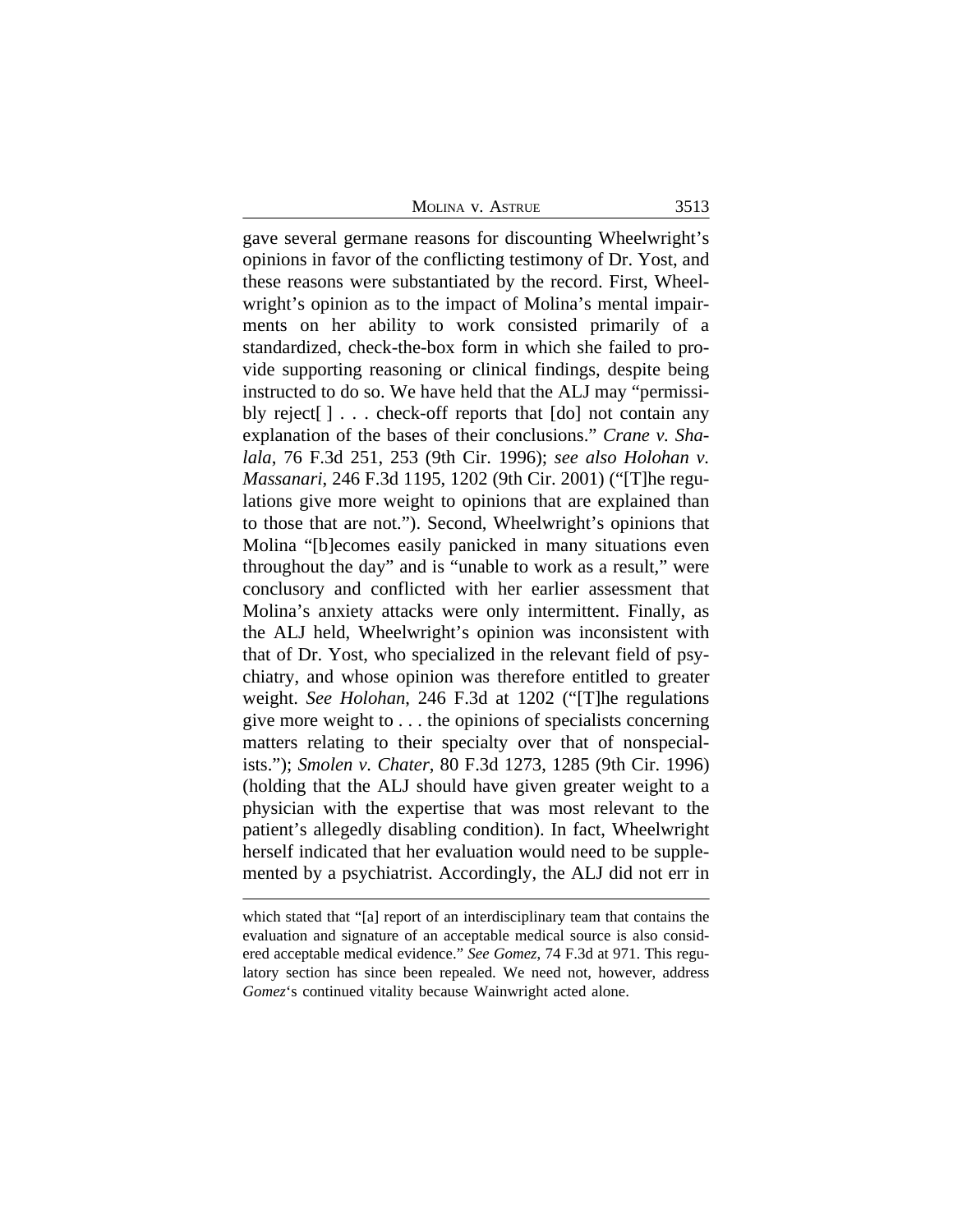discounting Wheelwright's opinion where it conflicted with Dr. Yost's evaluation.**<sup>4</sup>**

## **IV**

Molina next challenges the ALJ's conclusion that Molina's allegations regarding the severity of her symptoms and their effect on her ability to work were not credible. Molina argues that the ALJ erred by basing her conclusion on activities of daily living that were not transferable to a work setting, and in considering Molina's failure to make any efforts to seek counseling in 2003, 2004, or 2005. Again, we disagree.

In assessing the credibility of a claimant's testimony regarding subjective pain or the intensity of symptoms, the ALJ engages in a two-step analysis. *Vasquez v. Astrue*, 572 F.3d 586, 591 (9th Cir. 2009). First, the ALJ must determine whether there is " 'objective medical evidence of an underlying impairment which could reasonably be expected to produce the pain or other symptoms alleged.' " *Id.* (quoting *Lingenfelter v. Astrue*, 504 F.3d 1028, 1036 (9th Cir. 2007)). If the claimant has presented such evidence, and there is no evidence of malingering, then the ALJ must give " 'specific, clear and convincing reasons' " in order to reject the claimant's testimony about the severity of the symptoms. *Id.* (quoting *Lingenfelter*, 504 F.3d at 1036). At the same time, the ALJ is not "required to believe every allegation of disabling pain, or else disability benefits would be available for the asking, a result plainly contrary to 42 U.S.C.  $\S$  423(d)(5)(A)." *Fair v. Bowen*, 885 F.2d 597, 603 (9th Cir. 1989). In evaluating the claimant's testimony, the ALJ may use " 'ordinary

**<sup>4</sup>**Some language in the ALJ's opinion suggests the ALJ may have considered Wheelwright to be a medically acceptable source; specifically, the ALJ discussed the deference generally given to treating sources under 20 C.F.R. § 404.1527(d)(2). Even assuming the ALJ erred in this regard, the error was harmless because the ALJ gave specific, legitimate reasons based on substantial evidence in the record for discounting Wheelwright's testimony. *Valentine*, 574 F.3d at 692.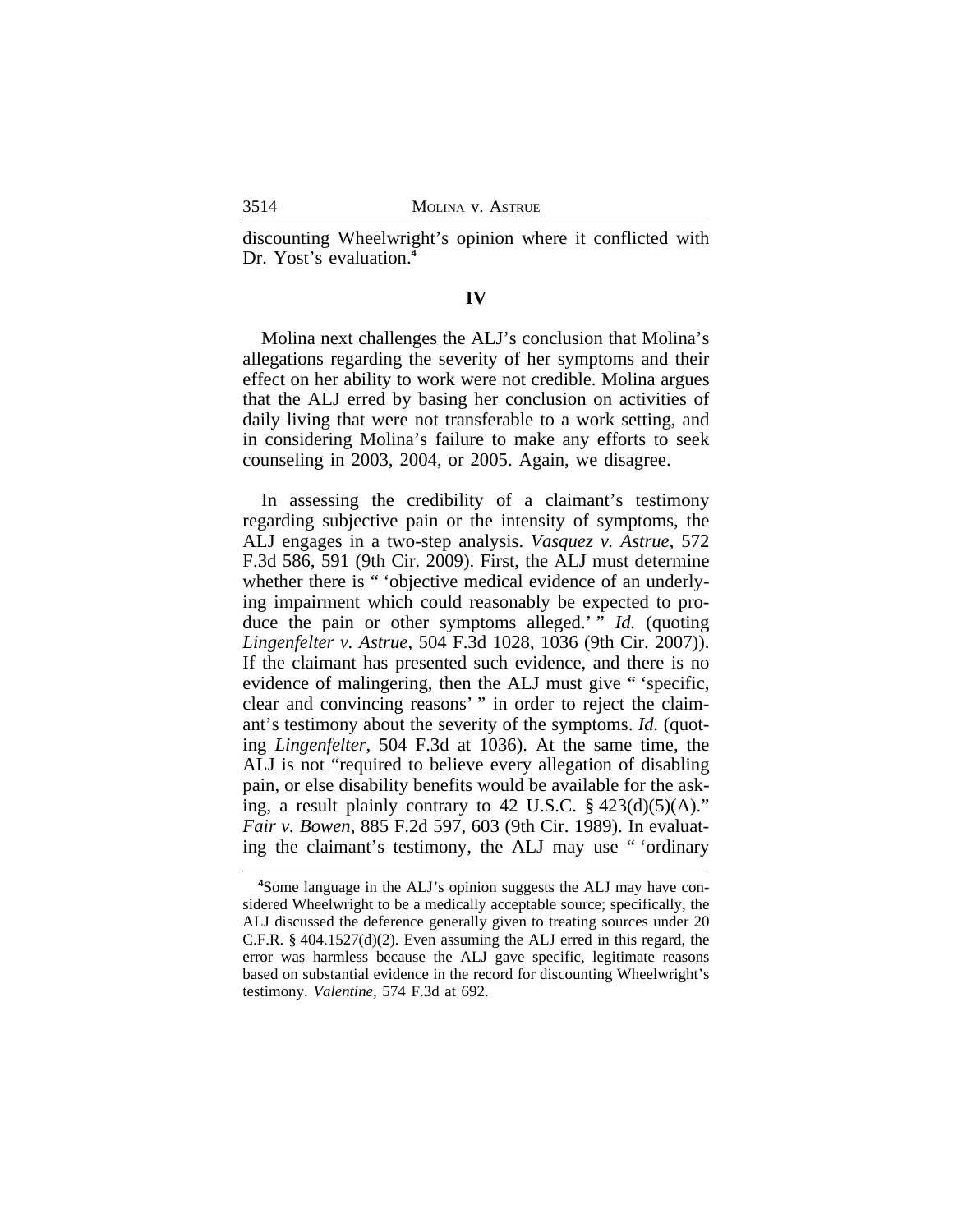MOLINA V. ASTRUE 3515

techniques of credibility evaluation.' " *Turner*, 613 F.3d at 1224 n.3 (quoting *Smolen*, 80 F.3d at 1284). For instance, the ALJ may consider inconsistencies either in the claimant's testimony or between the testimony and the claimant's conduct, *id.*; " 'unexplained or inadequately explained failure to seek treatment or to follow a prescribed course of treatment,' " *Tommasetti*, 533 F.3d at 1039 (quoting *Smolen*, 80 F.3d at 1284); and "whether the claimant engages in daily activities inconsistent with the alleged symptoms," *Lingenfelter*, 504 F.3d at 1040. While a claimant need not " 'vegetate in a dark room' " in order to be eligible for benefits, *Cooper v. Bowen*, 815 F.2d 557, 561 (9th Cir. 1987) (quoting *Smith v. Califano*, 637 F.2d 968, 971 (3d Cir. 1981)), the ALJ may discredit a claimant's testimony when the claimant reports participation in everyday activities indicating capacities that are transferable to a work setting, *see Morgan v. Comm'r Soc. Sec. Admin.*, 169 F.3d 595, 600 (9th Cir. 1999); *Fair*, 885 F.2d at 603. Even where those activities suggest some difficulty functioning, they may be grounds for discrediting the claimant's testimony to the extent that they contradict claims of a totally debilitating impairment. *See Turner*, 613 F.3d at 1225; *Valentine*, 574 F.3d at 693.

**[3]** Here, the ALJ found that Molina's claimed inability to tolerate even minimal human interaction was inconsistent with her daily activities throughout the disability period. This finding is supported by substantial evidence in the record. The ALJ could reasonably conclude that Molina's activities, including walking her two grandchildren to and from school, attending church, shopping, and taking walks, undermined her claims that she was incapable of being around people without suffering from debilitating panic attacks. It was also reasonable for the ALJ to conclude that Molina's daily activities involved a degree of human interaction that was analogous to that required by her past relevant work, which involved working at a machine by herself in a large room that was occupied by only four or five other people, with whom she did not generally need to interact.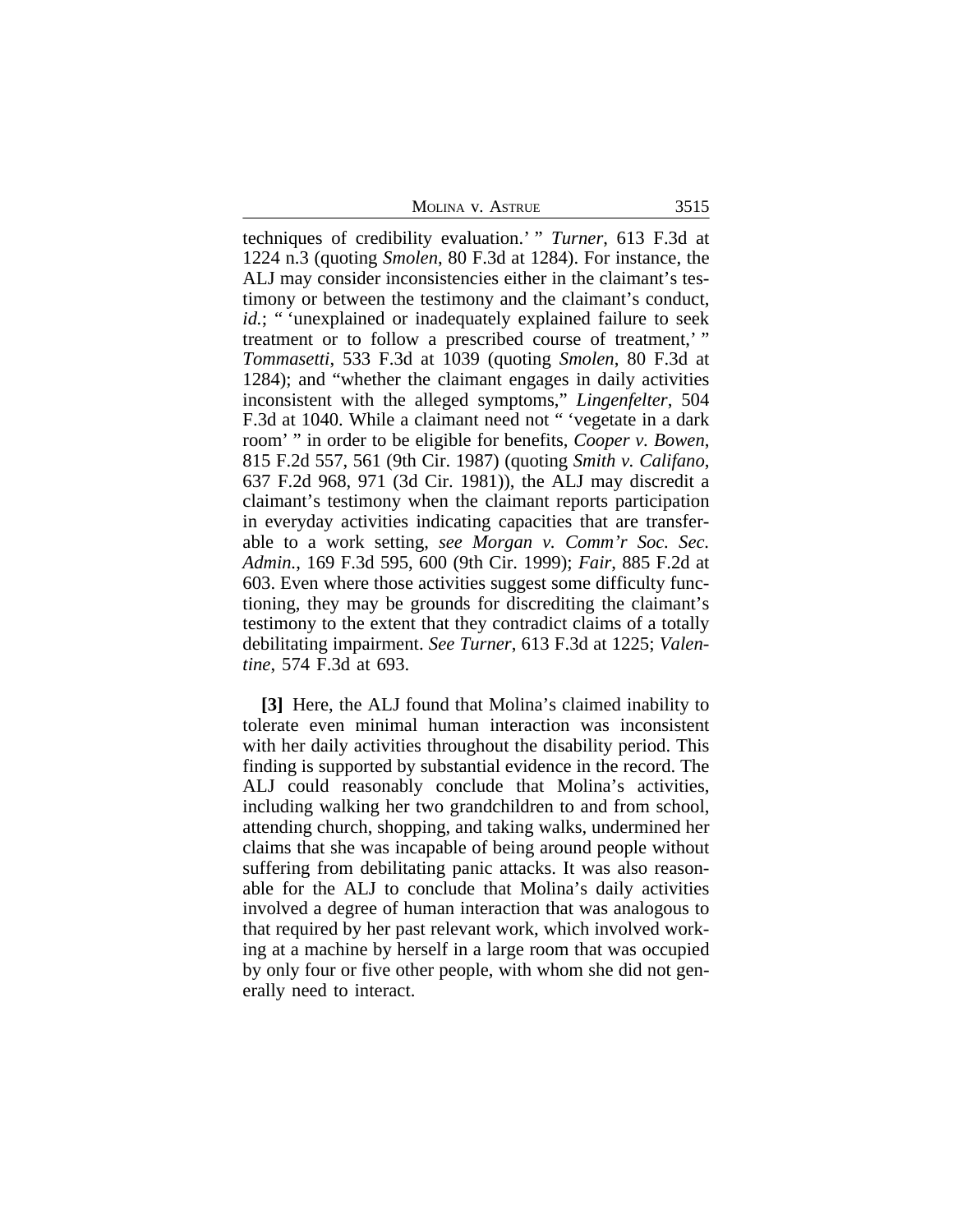**[4]** Moreover, the ALJ supported her conclusion that Molina was not credible on the additional grounds that Molina's allegations were undermined by her demeanor and presentation as described by Dr. Yost, and inconsistent with other medical evidence in the record. The first finding is supported by Dr. Yost's report that Molina was alert and oriented, maintained good eye contact, did not appear excessively anxious, spoke coherently and fluently, smiled appropriately, and was congenial. The second is supported by the conclusions of both Dr. Yost and the state examining physician that Molina's anxiety disorder was not severe and that she was able to control it with Lorazepam and other selfcalming measures. Because the ALJ's adverse credibility determination was supported by specific, clear, and convincing reasons, we uphold it.

**[5]** We also reject Molina's claim that the ALJ erred in relying on Molina's failure to seek or follow prescribed treatment. First, the ALJ did not expressly place any weight on this factor in discounting Molina's credibility. But to the extent the ALJ implicitly considered Molina's failure to follow Wheelwright's advice that she seek counseling, the ALJ did not err. We have long held that, in assessing a claimant's credibility, the ALJ may properly rely on " 'unexplained or inadequately explained failure to seek treatment or to follow a prescribed course of treatment.' " *Tommasetti*, 533 F.3d at 1039 (quoting *Smolen*, 80 F.3d at 1284); *Fair*, 885 F.2d at 603. According to agency rules, "the individual's statements may be less credible if the level or frequency of treatment is inconsistent with the level of complaints, or if the medical reports or records show that the individual is not following the treatment as prescribed and there are no good reasons for this failure." SSR 96-7p.<sup>5</sup> Moreover, a claimant's failure to assert

3516

**<sup>5</sup>**Social Security Rulings (SSRs) "do not carry the 'force of law,' but they are binding on ALJs nonetheless." *Bray v. Comm'r Soc. Sec. Admin.*, 554 F.3d 1219, 1224 (9th Cir. 2009). They " 'reflect the official interpretation of the [SSA] and are entitled to some deference as long as they are consistent with the Social Security Act and regulations.' " *Id.* (alteration in original) (quoting *Avenetti v. Barnhart*, 456 F.3d 1122, 1124 (9th Cir. 2006)).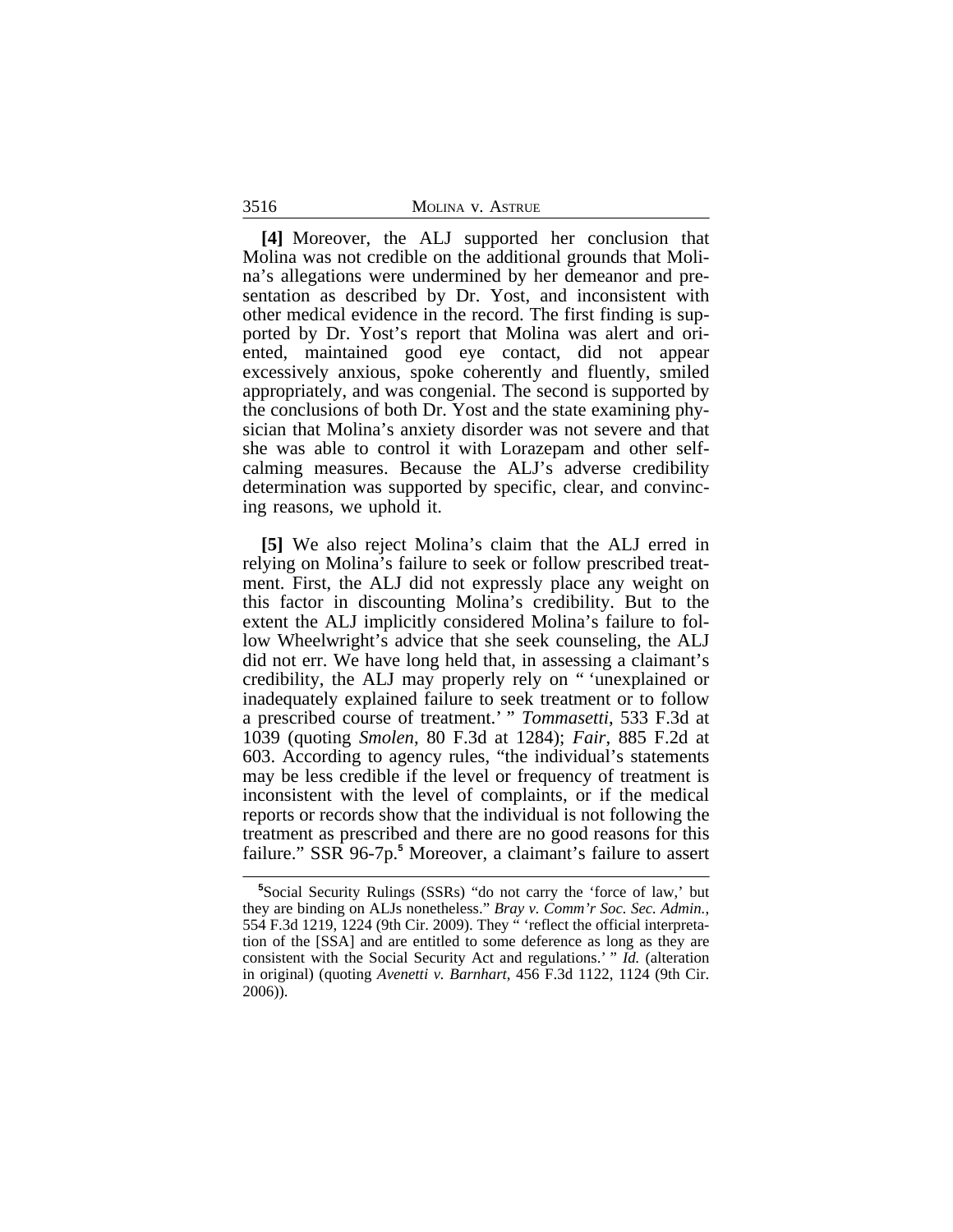| Molina v. Astrue | 3517 |
|------------------|------|
|------------------|------|

a good reason for not seeking treatment, "or a finding by the ALJ that the proffered reason is not believable, can cast doubt on the sincerity of the claimant's pain testimony." *Fair*, 885 F.2d at 603. Here, the record was filled with evidence that despite Wheelwright's repeated efforts to persuade Molina to seek psychiatric treatment for her anxiety disorder, she failed to do so until after she applied for disability benefits. Although Molina provided reasons for resisting treatment, there was no medical evidence that Molina's resistance was attributable to her mental impairment rather than her own personal preference, and it was reasonable for the ALJ to conclude that the "level or frequency of treatment [was] inconsistent with the level of complaints." SSR 96-7p. Molina's reliance on *Pate-Fires v. Astrue*, 564 F.3d 935, 945 (8th Cir. 2009), is misplaced, because in that case, the "evidence overwhelmingly demonstrate[d] Pate-Fires's noncompliance was attributable to her mental illness," *id.* at 946, whereas there was no similar evidence here.**<sup>6</sup>**

## **V**

Finally, Molina argues that the ALJ erred by failing to properly discuss the testimony of Molina's family members.

### A

**[6]** Lay testimony as to a claimant's symptoms or how an impairment affects the claimant's ability to work is competent evidence that the ALJ must take into account. *Nguyen v.*

**<sup>6</sup>**We also reject Molina's argument that the ALJ erred by failing to comply with SSR 82-59, which provides that an ALJ may deny benefits to a claimant who has a disability if the claimant unjustifiably fails to follow prescribed treatment that is "clearly expected to restore capacity to engage in any [substantial gainful activity]." This rule is not applicable here, because the ALJ determined that Molina was not disabled, and Molina's failure to seek treatment (to the extent the ALJ considered it at all) was merely a factor in the ALJ's credibility determination. *See Roberts v. Shalala*, 66 F.3d 179, 183 (9th Cir. 1995).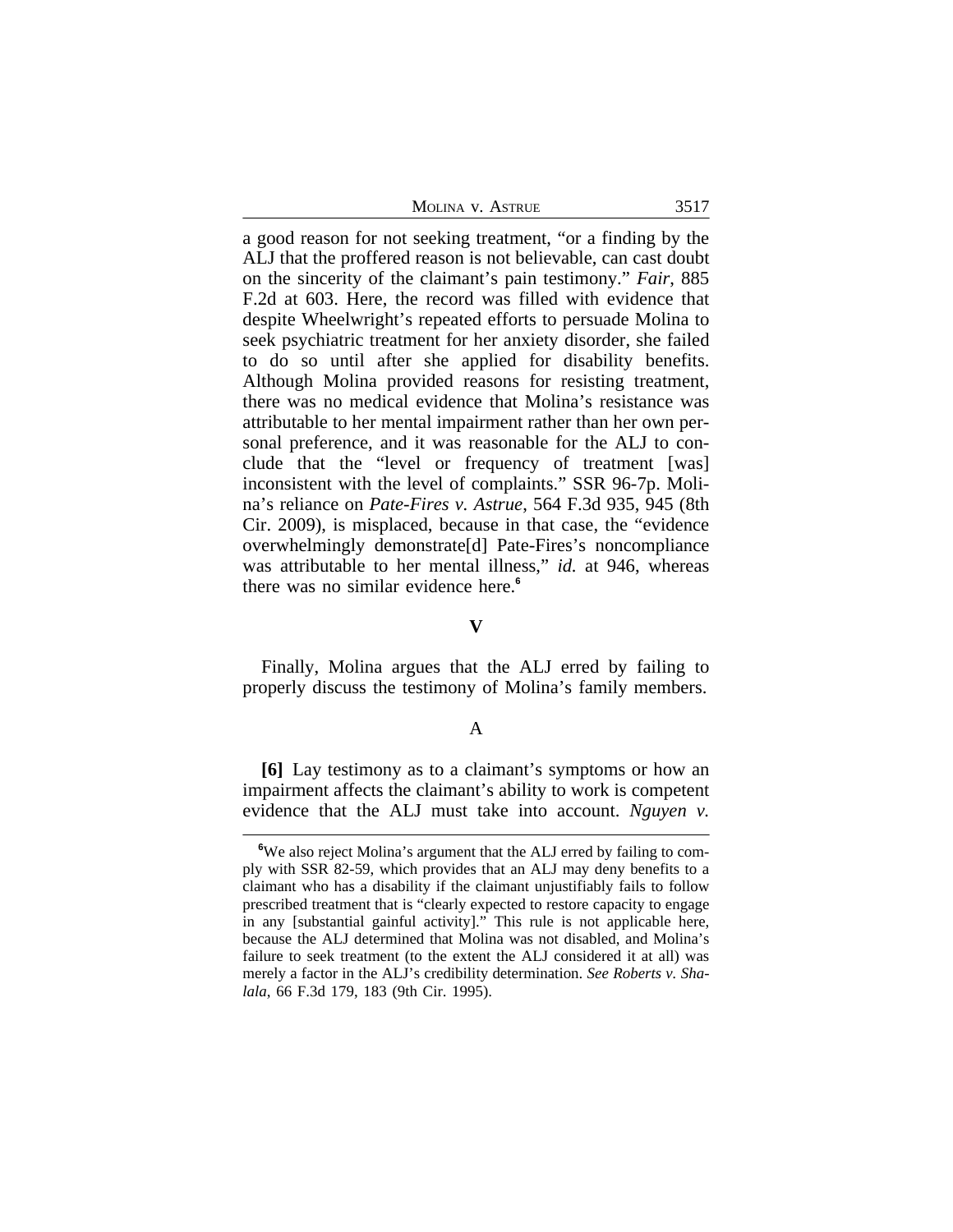3518 MOLINA v. ASTRUE

*Chater*, 100 F.3d 1462, 1467 (9th Cir. 1996); *Dodrill v. Shalala*, 12 F.3d 915, 919 (9th Cir. 1993). We have held that competent lay witness testimony "*cannot* be disregarded without comment," *Nguyen*, 100 F.3d at 1467, and that in order to discount competent lay witness testimony, the ALJ "must give reasons that are germane to each witness," *Dodrill*, 12 F.3d at 919. We have not, however, required the ALJ to discuss every witness's testimony on a individualized, witnessby-witness basis. Rather, if the ALJ gives germane reasons for rejecting testimony by one witness, the ALJ need only point to those reasons when rejecting similar testimony by a different witness. *See Valentine*, 574 F.3d at 694 (holding that because "the ALJ provided clear and convincing reasons for rejecting [the claimant's] own subjective complaints, and because [the lay witness's] testimony was similar to such complaints, it follows that the ALJ also gave germane reasons for rejecting [the lay witness's] testimony"). The applicable regulations are in accord; they require the ALJ to consider testimony from family and friends submitted on behalf of the claimant, *see* 20 C.F.R. §§ 404.1529(c)(3), 404.1545(a)(3), but do not require the ALJ to provide express reasons for rejecting testimony from each lay witness, *see id.*; *see also* SSR 06-03p (recognizing that "there is a distinction between what an adjudicator must consider and what the adjudicator must explain in the disability determination or decision").

**[7]** Here, the ALJ stated that the rationale for her credibility determination "include[d] reference to . . . the third party statements submitted in support of the claimant." This statement establishes that the ALJ reviewed the lay witness testimony in the record, but it does not provide a reason for discounting the testimony. The ALJ gave reasons for rejecting Molina's testimony regarding her symptoms that were equally relevant to the similar testimony of the lay witnesses, and that would support a finding that the lay testimony was similarly not credible. But under our rule that lay witness testimony "*cannot* be disregarded without comment," *Nguyen*, 100 F.3d at 1467, the ALJ erred in failing to explain her reasons for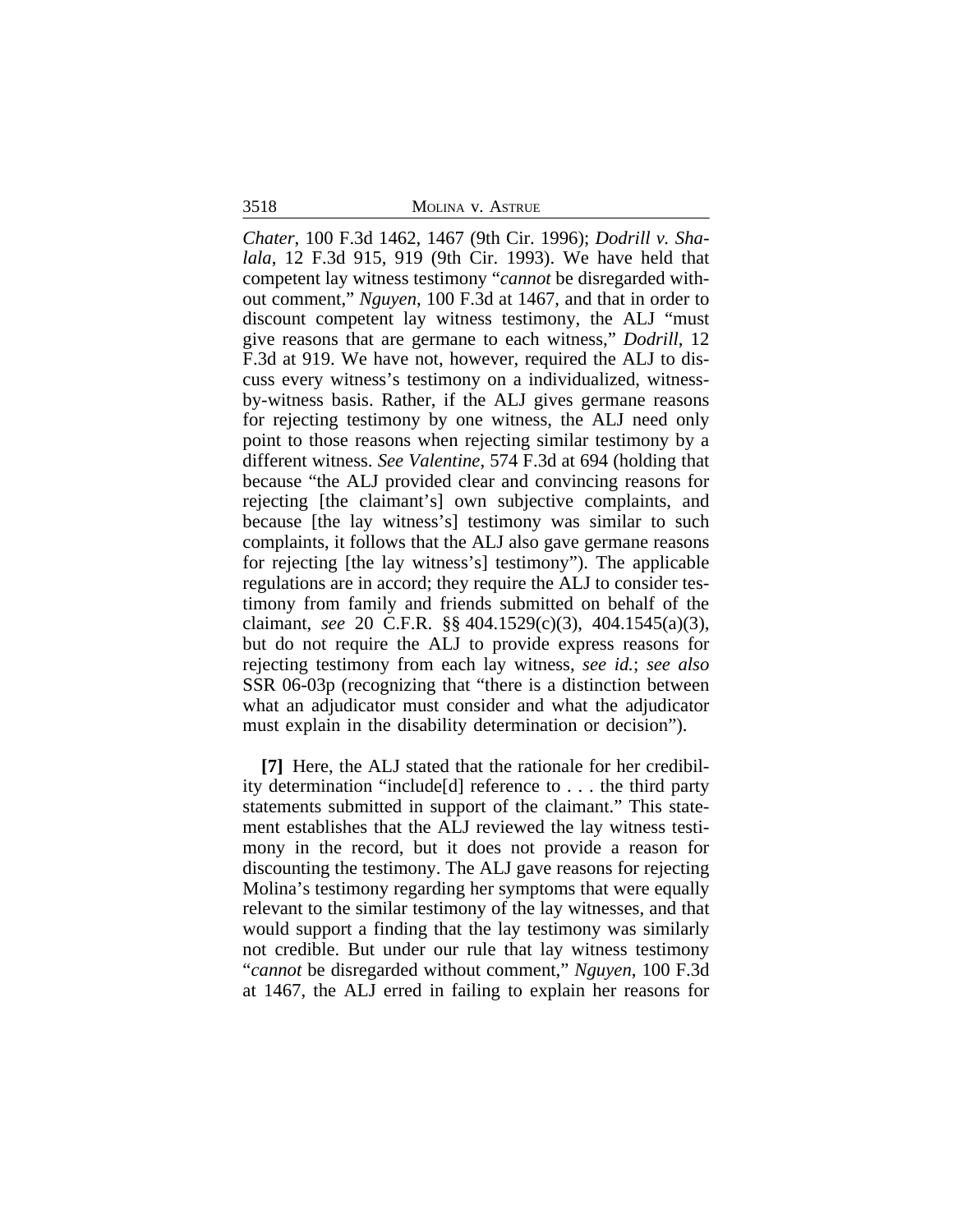disregarding the lay witness testimony, either individually or in the aggregate. Nevertheless, as discussed below, that error was harmless.

B

**[8]** We have long recognized that harmless error principles apply in the Social Security Act context. *Stout*, 454 F.3d at 1054 (collecting cases). We have, for example, deemed errors harmless where the ALJ misstated the facts about the claimant, but we were able to conclude from the record that the ALJ would have reached the same result absent the error. *See Curry v. Sullivan*, 925 F.2d 1127, 1131 (9th Cir. 1990) (holding that the ALJ's error in stating that the claimant was 50 years old and had a G.E.D. was harmless given that the claimant was in the "closely approaching advanced age" category regardless of the error and was able to communicate in the English language). We have also deemed legal errors harmless where it was clear they did not alter the ALJ's decision. For instance, in *Brawner v. Secretary of Health & Human Services*, we held that an ALJ's error in classifying the claimant's past relevant work as "light" was inconsequential where the record supported the ALJ's determination that the claimant was able to perform other light work and therefore was not disabled. 839 F.2d 432, 434 (9th Cir. 1988) (per curiam). And in *Matthews v. Shalala*, we held that even if the ALJ erred in failing to mention the claimant's inability to stay in one position to the vocational expert, such error was harmless because the claimant had not shown that he was unable to return to his previous job as a receiving clerk and inspector, which, the record demonstrated, involved a combination of sitting and standing. 10 F.3d 678, 681 (9th Cir. 1993).

In addition, several of our cases have held that an ALJ's error was harmless where the ALJ provided one or more invalid reasons for disbelieving a claimant's testimony, but also provided valid reasons that were supported by the record. *See Bray*, 554 F.3d at 1227; *Carmickle v. Comm'r, Soc. Sec.*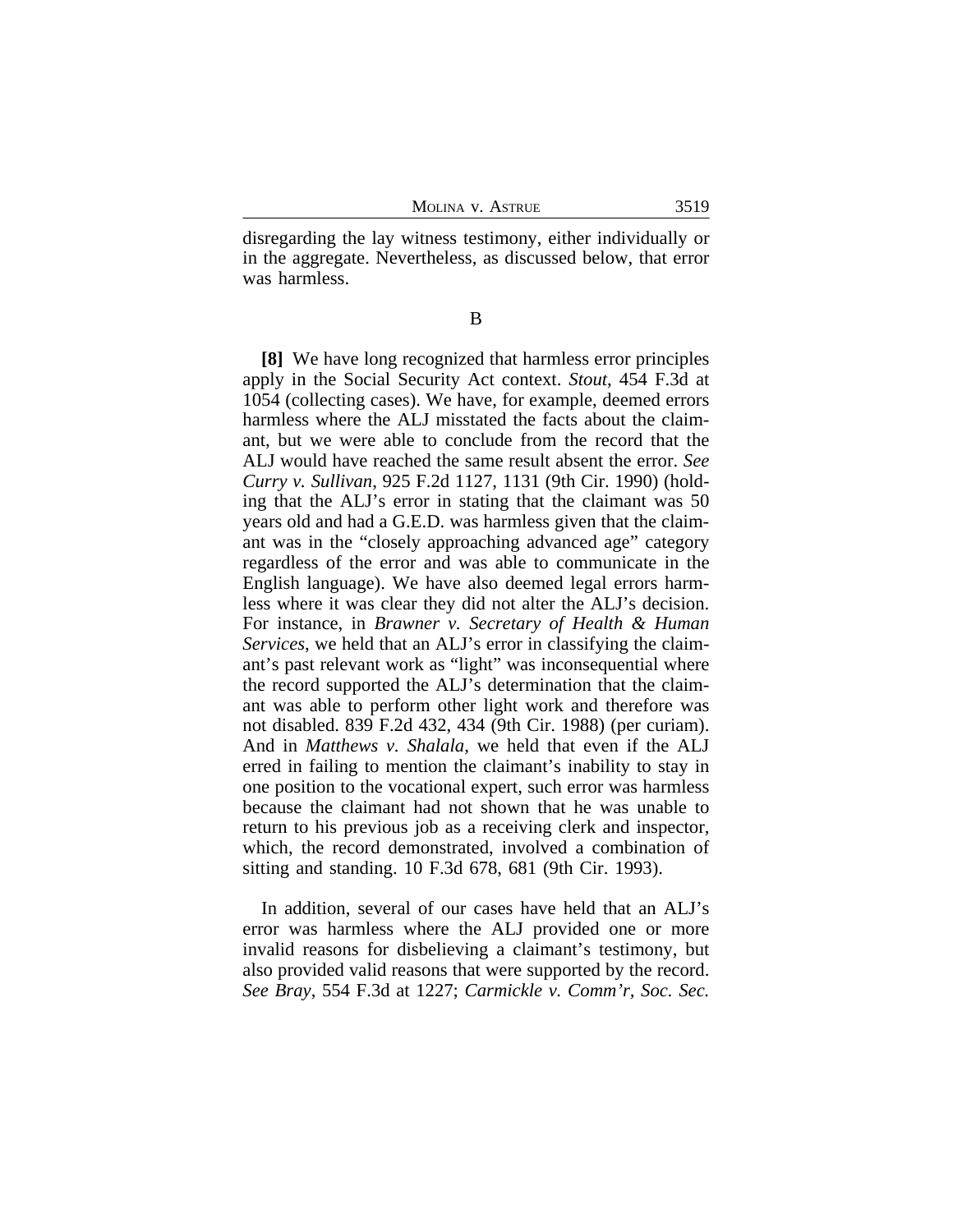3520 MOLINA v. ASTRUE

*Admin.*, 533 F.3d 1155, 1162-63 (9th Cir. 2008); *Batson v. Comm'r of Soc. Sec. Admin.*, 359 F.3d 1190, 1195-97 (9th Cir. 2004). In this context, we have said that an error is harmless so long as there remains substantial evidence supporting the ALJ's decision and the error "does not negate the validity of the ALJ's ultimate conclusion." *Batson*, 359 F.3d at 1197; *see also Carmickle*, 533 F.3d at 1162.

**[9]** Although we have expressed different formulations of the harmless error rule depending on the facts of the case and the error at issue, we have adhered to the general principle that an ALJ's error is harmless where it is "inconsequential to the ultimate nondisability determination." *Carmickle*, 533 F.3d at 1162; *Tommasetti*, 533 F.3d at 1038; *Robbins v. Soc. Sec. Admin.*, 466 F.3d 880, 885 (9th Cir. 2006); *Stout*, 454 F.3d at 1055. In other words, in each case we look at the record as a whole to determine whether the error alters the outcome of the case.

We applied these harmless error principles in *Stout*, where the ALJ had erred by neglecting to comment on competent lay witness testimony. *Stout*, 454 F.3d at 1054. Specifically, the claimant's sister and brother-in-law (who worked with the claimant for 15 years) testified that the claimant was unable to accomplish the simplest of tasks without near-constant supervision. *Id.* at 1053. We emphasized that this testimony about how the claimant's mental impairments affected his ability to work was "uncontradicted" and "consistent with medical evidence." *Id.* In holding that the ALJ's silent disregard of the testimony was not harmless, *Stout* explained: "The [vocational expert] specifically opined that constant supervision is unacceptable in competitive employment; yet, the ALJ articulated no reasons for dismissing the uncontradicted lay testimony indicating Stout needed such supervision to perform even simple tasks." *Id.* at 1056. Because there was nothing in the ALJ's opinion addressing the limitations described by the lay witnesses, we were left "with nothing to review to determine whether the error materially impacted the ALJ's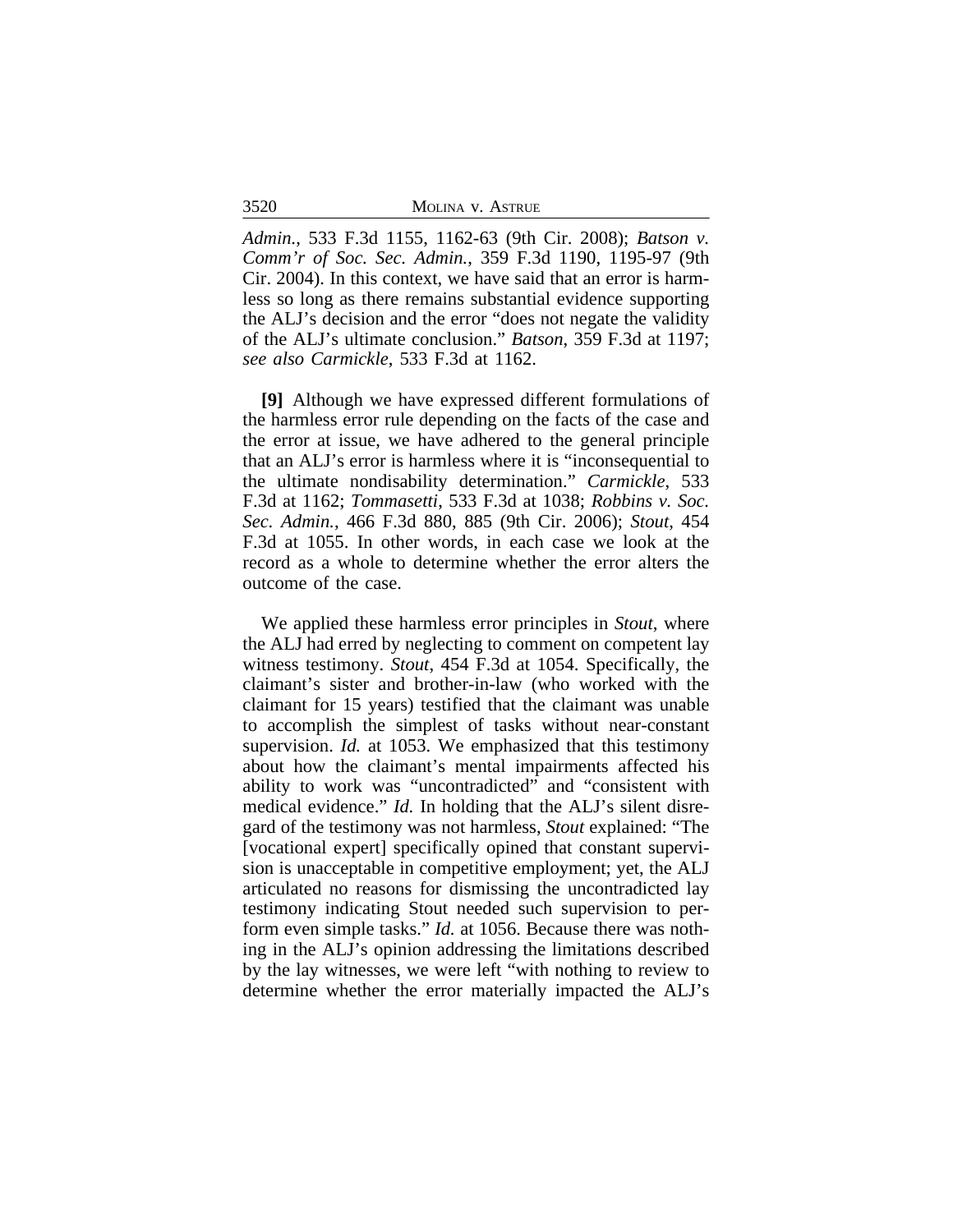| MOLINA V. ASTRUE | 3521 |
|------------------|------|
|------------------|------|

ultimate decision." *Id*. We explained that "where the ALJ's error lies in a failure to properly discuss competent lay testimony favorable to the claimant, a reviewing court cannot consider the error harmless unless it can confidently conclude that no reasonable ALJ, when fully crediting the testimony, could have reached a different disability determination." *Id*. Applying this rule, we determined that the ALJ's failure to consider the testimony at issue could not be deemed "inconsequential to the ultimate nondisability determination," *id.* at 1055, because the testimony identified limitations not considered by the ALJ, was uncontradicted by anything in the record, and was highly probative of Stout's inability to work in a competitive environment.

Our subsequent decision in *Robbins* applied the *Stout* rule that the ALJ may not disregard lay witness testimony about the claimant's limitations if the ALJ has not validly rejected those limitations and their existence would alter the ultimate nondisability determination. *See Robbins*, 466 F.3d at 885. In *Robbins*, we held that all of the ALJ's reasons for rejecting the claimant's allegations of subjective pain were legally invalid. *Id.* at 883-85. We then addressed the ALJ's failure to discuss the corroborative lay witness testimony of the claimant's son. *Id.* at 885. As in *Stout*, the lay witness testimony was unrebutted by anything in the record; in fact, it was substantially similar to the testimony of the claimant's daughter, which the ALJ found "generally credible." *Robbins*, 466 F.3d at 890 (O'Scannlain, J., dissenting). *Robbins* reasoned that "if credited, the testimony of Robbins's son adds substantial weight not only to Robbins's claim, but also to the testimony of Robbins's wife and daughter, which support Robbins's claim." *Id.* at 885 (maj. op.). In this situation, the court held, "[b]ecause the ALJ did not make a legally sufficient adverse credibility finding with regard to Robbins's own testimony, we cannot say with respect to [the son's] testimony that 'no reasonable ALJ, when fully crediting the testimony, could have reached a different disability determination.' " *Id.* (quot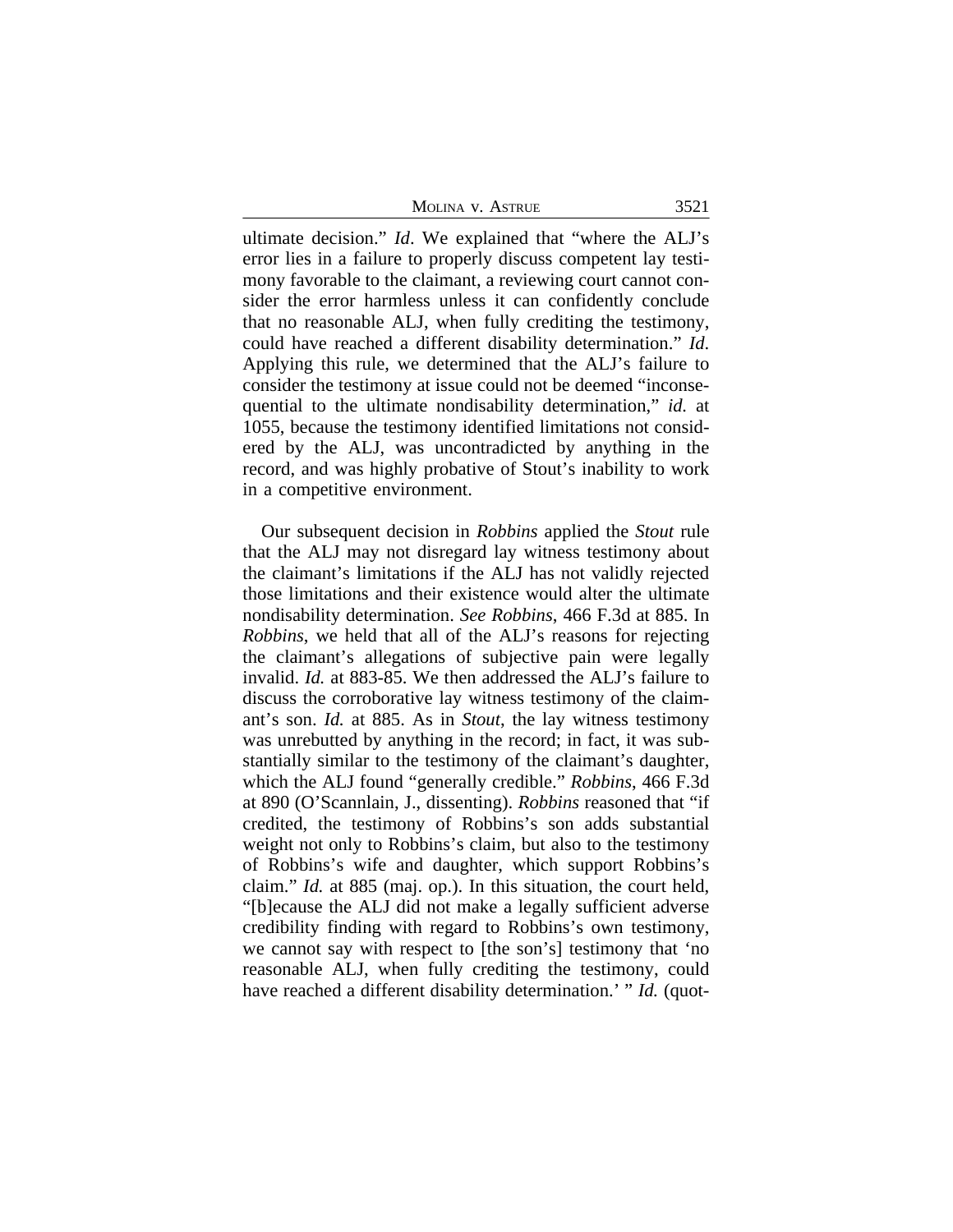3522 MOLINA v. ASTRUE

ing *Stout*, 454 F.3d at 1056).**<sup>7</sup>** In other words, given that the ALJ had not validly rejected the claimant's excess pain testimony, the lay witness's corroborative testimony (if credited by the ALJ) would alter the ALJ's disability decision. Therefore, the ALJ's failure to mention the testimony was not harmless. By the same token, *Robbins* suggested that the ALJ's failure to discuss the son's testimony would have been harmless if the ALJ had provided legally sufficient reasons for rejecting the claimant's own testimony. *See id.*; *see also Valentine*, 574 F.3d at 694 (indicating that it is not harmful error for the ALJ to fail to discuss lay witness testimony where the ALJ has provided sufficient reasons for rejecting similar testimony).

In claiming that the ALJ's error here is not harmless, Molina relies heavily on *Stout*'s statement that "where the ALJ's error lies in a failure to properly discuss competent lay testimony favorable to the claimant, a reviewing court cannot consider the error harmless unless it can confidently conclude that no reasonable ALJ, when fully crediting the testimony, could have reached a different disability determination." *Stout*, 454 F.3d at 1056. Plucking this language out of context, she claims that an ALJ's failure to give individualized reasons for rejecting a lay witness's testimony that would be material standing alone is per se prejudicial, even if the ALJ gave wellsupported reasons for rejecting similar testimony. Under this interpretation of *Stout*, if ten lay witnesses submitted statements that the claimant is unable to lift more than ten pounds and thus cannot return to her previous work, and the ALJ properly rejected the testimony of nine of them because it was belied by the medical evidence in the record, the ALJ's failure

**<sup>7</sup>**Although *Robbins* held that the ALJ's failure to discuss the son's testimony was reversible error, the ALJ's decision would have required reversal in any event due to the ALJ's failure to give legally sufficient reasons for rejecting the claimant's own testimony.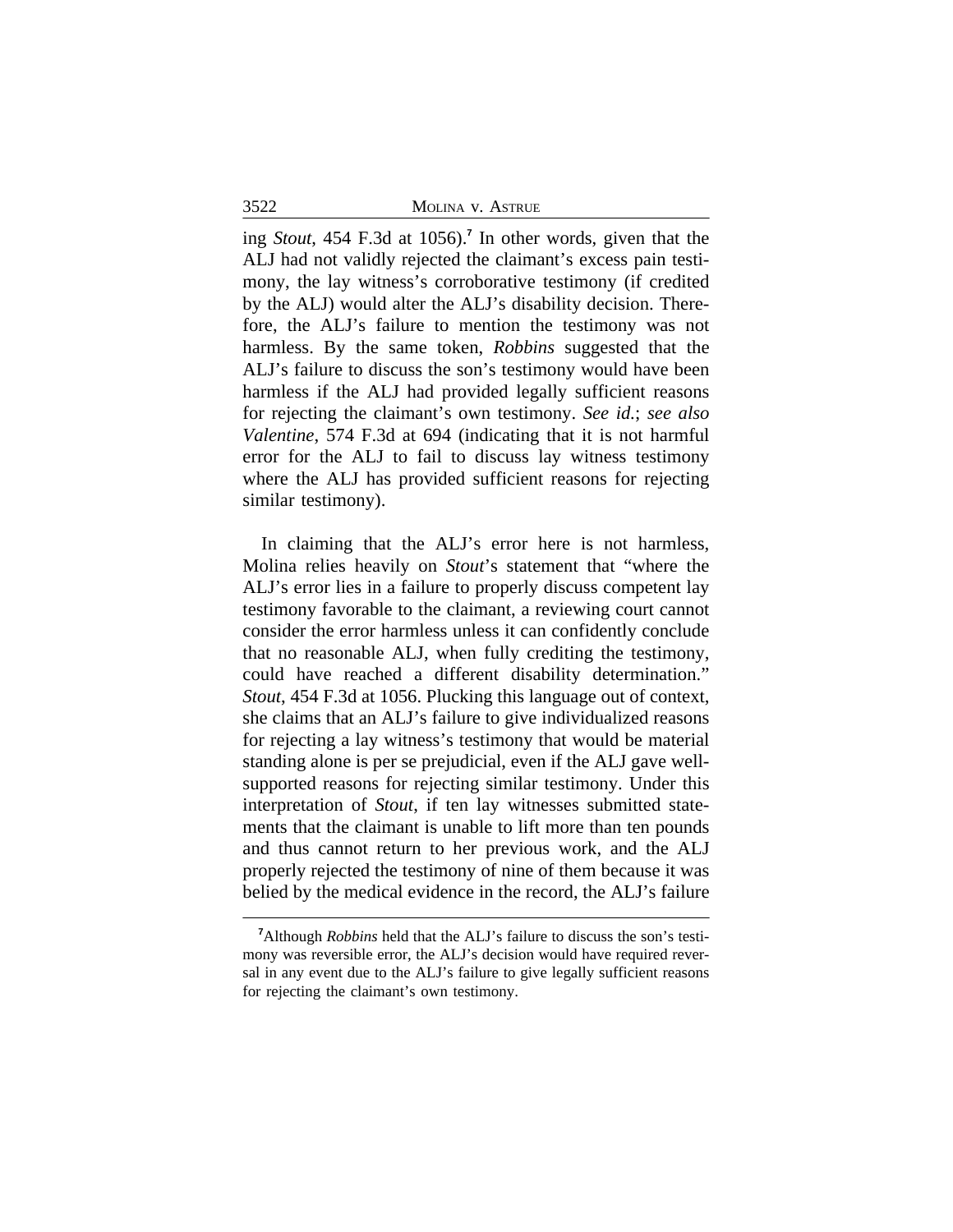MOLINA V. ASTRUE 3523

to comment on the tenth witness's testimony would require reversal.**<sup>8</sup>**

**[10]** We disagree. *Stout* made clear that its holding was "consistent with our prior harmless error cases" in the Social Security context. *Id*. Interpreting *Stout* as creating a rule that the ALJ's failure to expressly reject any facially material lay witness testimony is per se prejudicial would run afoul of our settled rule that we will not reverse for errors that are "inconsequential to the ultimate nondisability determination." *See Carmickle*, 533 F.3d at 1162 ("Likewise, in *Stout*, after surveying our precedent applying harmless error in social security cases, we concluded that 'in each case, the ALJ's error . . . was inconsequential to the ultimate nondisability determination.' " (quoting *Stout*, 454 F.3d at 1055)) (emphasis omitted); *Tommasetti*, 533 F.3d at 1038; *Robbins*, 466 F.3d at 885. Where lay witness testimony does not describe any limitations not already described by the claimant, and the ALJ's wellsupported reasons for rejecting the claimant's testimony apply equally well to the lay witness testimony, it would be inconsistent with our prior harmless error precedent to deem the ALJ's failure to discuss the lay witness testimony to be prejudicial per se. *See also Valentine*, 574 F.3d at 694 (holding that if an ALJ gave germane reasons for rejecting the claimant's testimony, those reasons are equally germane to similar testimony by a lay witness.); *Lewis*, 236 F.3d at 512 (stating that the ALJ "noted arguably germane reasons for dismissing the

**<sup>8</sup>**According to the dissent, Molina's interpretation of *Stout* does not create a per se rule because "we still must decide whether the testimony affected the disability determination." Dis. op. at 3532-33. We disagree. Claimants do not generally submit lay witness statements unless they support their disability claim, and thus such statements will naturally affect the disability determination if considered on their own. Because Molina's proposed interpretation of *Stout* would preclude the reviewing court from considering undiscussed lay witness statements in the context of the record as a whole, it would effectively create a per se rule of prejudice whenever the ALJ fails to give an individualized reason for rejecting such statements.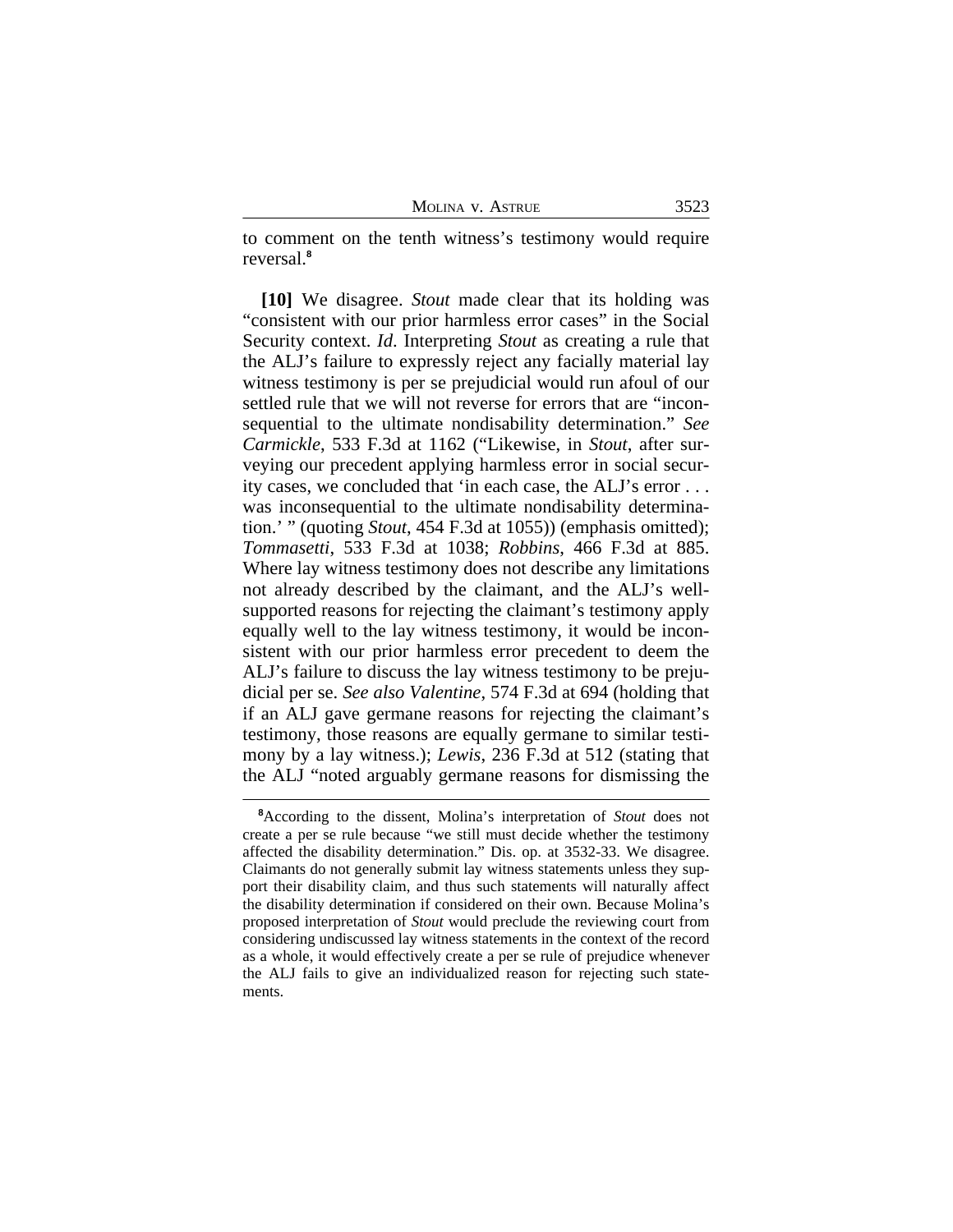[lay] testimony, even if he did not clearly link his determination to those reasons").

Molina's interpretation of *Stout* would also run afoul of the Supreme Court's recent decision in *Shinseki v. Sanders*. *See Sanders*, 556 U.S. at 409. In *Sanders*, the Supreme Court rejected a test developed by the Federal Circuit for determining whether the Department of Veterans Affairs's failure to give the disability claimant certain statutorily required notice was harmless. *Id.* at 399. The Federal Circuit had held that the Veteran's Court should presume any such error is prejudicial and reverse unless the Department could make a specified showing.**<sup>9</sup>** *Id.* at 403-04, 407. According to the Supreme Court, this test conflicted with the Veteran Court's statutory duty to "take due account of the rule of prejudicial error," *id.* at 406 (quoting 38 U.S.C. § 7261(b)(2)), which the Supreme Court held "requires the Veterans Court to apply the same kind of 'harmless-error' rule that courts ordinarily apply in civil cases," *id*. In other words, courts must review cases " 'without regard to errors' that do not affect the parties' 'substantial rights.' " *Id.* at 407 (quoting 28 U.S.C. § 2111, which codifies the federal harmless error rule for civil cases).

In expounding on this principle, *Sanders* focused on the error of relying on "mandatory presumptions and rigid rules," reasoning that such reliance frustrates Congress's express preference for determining harmlessness by "case-specific application of judgment, based upon examination of the record." *Id.* at 407 (citing *Kotteakos v. United States*, 328 U.S. 750, 759-60 (1946)). The use of presumptions, the Court explained, "exhibit[s] the very characteristics that Congress sought to discourage," because it prevents the court "from resting its conclusion on the facts and circumstances of the

<sup>&</sup>lt;sup>9</sup>Specifically, the Veterans Court was required to find the error harmful unless the Department could demonstrate "(1) that the claimant's 'actual knowledge' cured the defect or (2) that the claimant could not have received a benefit as a matter of law." *Id.* at 407.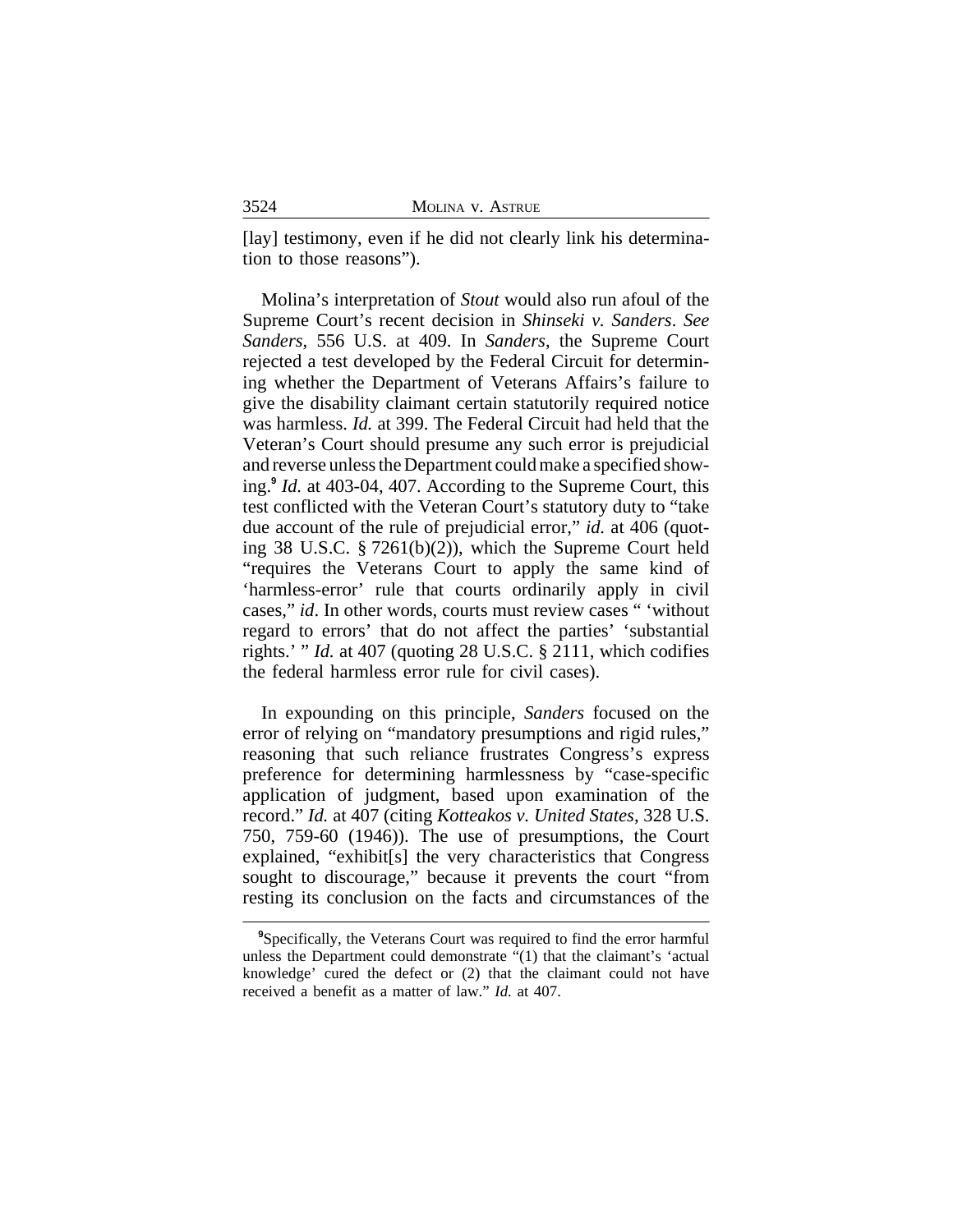| Molina v. Astrue | 3525 |
|------------------|------|
|                  |      |

particular case," and therefore requires the reviewing court to find the error prejudicial "even if that court, having read the entire record, conscientiously concludes the contrary." *Id.* at 408. The Court held that the Federal Circuit's use of a presumption "increase[d] the likelihood of reversal in cases where, in fact, the error is harmless." *Id.* at 409. Such a presumption only "encourages abuse of the judicial process and diminishes the public's confidence in the fair and effective operation of the judicial system." *Id*. While the Court acknowledged that "courts may sometimes make empirically based generalizations about what kinds of errors are likely, as a factual matter, to prove harmful," *id.* at 411, it emphasized that courts should "hesita[te] to generalize too broadly about particular kinds of errors when the specific factual circumstances in which the error arises may well make all the difference," *id.* at 412. Such generalizations are better left to the lower court that "sees sufficient case-specific raw material" to enable it to draw empirical conclusions. *Id.* at 412.

Molina's interpretation of *Stout* as creating a rule that an ALJ's failure to give individual reasons for rejecting a lay witness's material testimony is per se prejudicial cannot be reconciled with the reasoning in *Sanders*. First, like the Federal Circuit's presumption, it would prevent the reviewing court from making a "case-specific application of judgment, based upon examination of the record," *id.* at 398, and would require the reviewing court to reverse in many cases where it is "obvious from the record . . . that the error made no difference," *id.* at 407. Second, Molina's interpretation of *Stout* is not an empirically-based generalization "about what kinds of errors are likely, as a factual matter, to prove harmful." *Id.* at 411. Molina has not suggested any basis for concluding that an ALJ's failure to discuss a lay witness's testimony expressly is likely to affect the outcome in situations where the testimony is similar to other testimony that the ALJ validly discounted, or where the testimony is contradicted by more reliable medical evidence that the ALJ credited. Moreover, as the Supreme Court pointed out, we are not well situ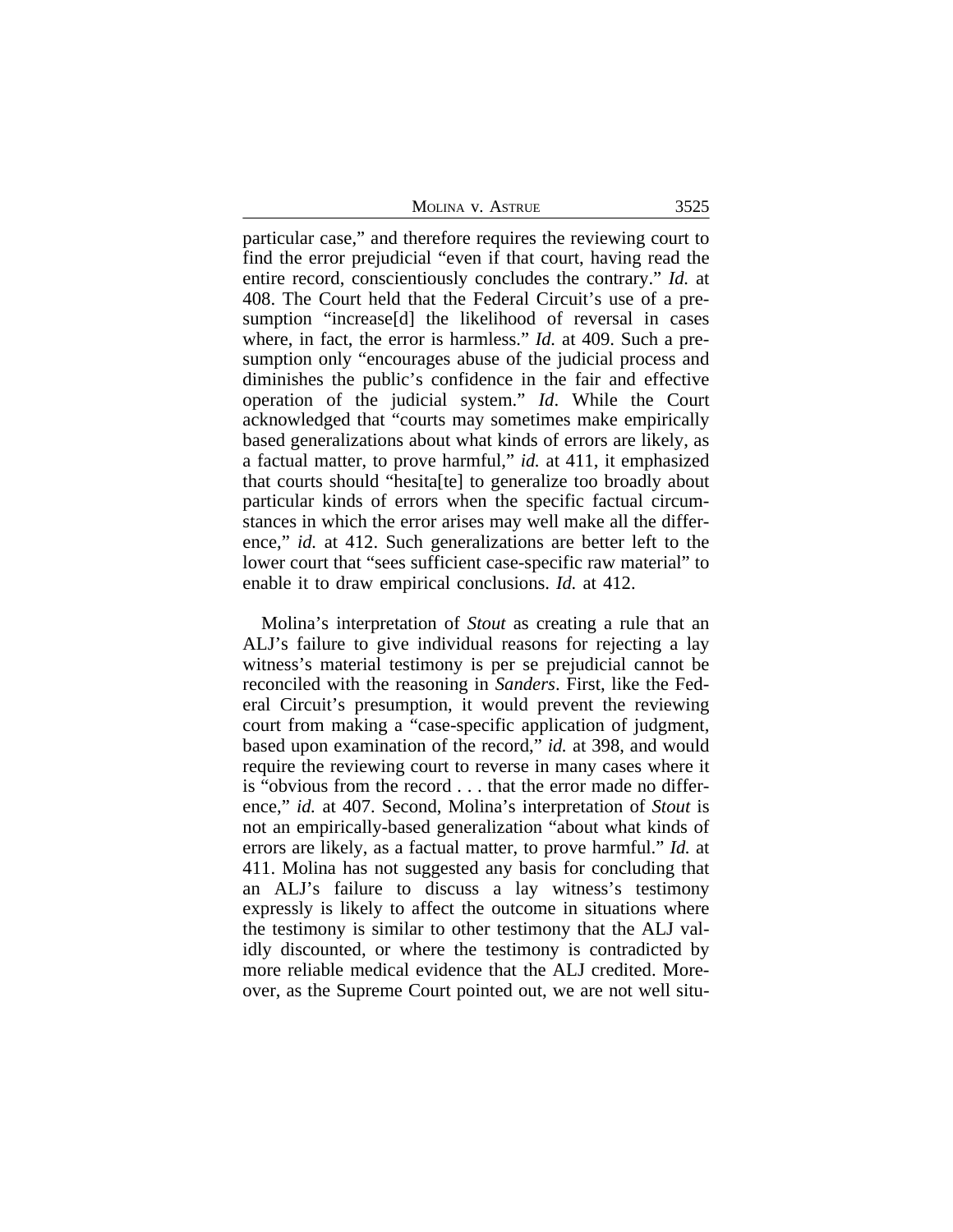ated to make such generalizations, since we are removed from the "case-specific raw material." *Id.*

Finally, if we interpreted *Stout* the way Molina asks us to, we would ignore the Supreme Court's instruction that we are "to apply the same kind of 'harmless-error' rule that courts ordinarily apply in civil cases." *Id.* at 406.**<sup>10</sup>** That harmless error rule, as codified in 28 U.S.C. § 2111, requires us to "give judgment after an examination of the record without regard to errors or defects which do not affect the substantial rights of the parties." 28 U.S.C. § 2111; *see also Sanders*, 556 U.S. at 407. Interpreting § 2111, we have held that a district court's erroneous exclusion of evidence does not warrant reversal unless the error "more probably than not tainted the verdict." *Engquist v. Or. Dep't of Agric.*, 478 F.3d 985, 1009 (9th Cir. 2007), *aff'd* 553 U.S. 591 (2008); *see also Haddad v. Lockheed Cal. Corp.*, 720 F.2d 1454, 1459 (9th Cir. 1983) ("Just as the verdict in a civil case need only be more probably than not true, so an error in a civil trial need only be more probably than not harmless.").**11** We have deemed several factors important in determining harmlessness, including whether the evidence at issue was "cumulative of other competent testimony," *Haddad*, 720 F.2d at 1460; *see also id.* at

**<sup>10</sup>**Although *Sanders* interpreted a different harmless error statute specific to the Veterans Administration, *see* 38 U.S.C. § 7261(b)(2), we have already held that the same harmless error standard applies to Social Security cases because § 7261 merely "import[ed] the Administrative Procedure Act rule and the general rule for federal cases." *McLeod v. Astrue*, 640 F.3d 881, 887 (9th Cir. 2011).

**<sup>11</sup>**In *Obrey v. Johnson*, we held that "[t]he party benefitting from the error has the burden of persuasion, and 'in cases of equipose, we reverse.' " 400 F.3d 691, 701 (9th Cir. 2005) (quoting *United States v. Seschillie*, 310 F.3d 1208, 1214-15 (9th Cir. 2002)). We do not for present purposes need to decide whether this holding survives *Sanders*, which held that in ordinary civil cases "the party that 'seeks to have a judgment set aside because of an erroneous ruling carries the burden of showing that prejudice resulted.' " *Sanders*, 556 U.S. at 409 (quoting *Palmer v. Hoffman*, 318 U.S. 109, 116 (1943)). Regardless of which party bears the burden of persuasion, we conclude that the error was harmless in this case.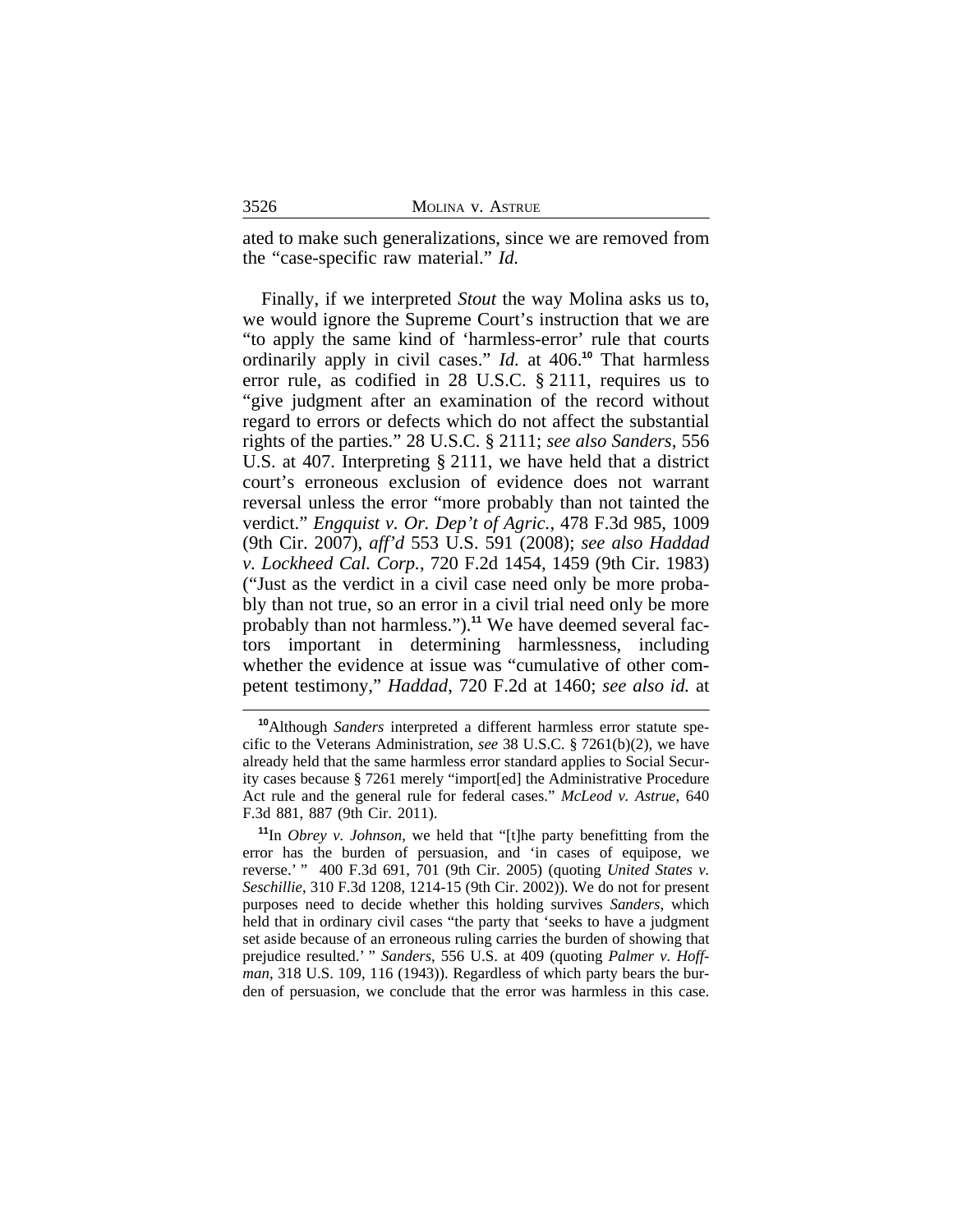MOLINA V. ASTRUE 3527

1456 ("Since this evidence is cumulative of other evidence in the record and the record contains no evidence to the contrary, we presume that the improper admission of this testimony had no effect on the court's decision."); *Obrey v. Johnson*, 400 F.3d 691, 701 (9th Cir. 2005) (concluding that the district court's erroneous exclusion of relevant witness testimony was not harmless because the evidence "was not merely tangential or cumulative"); *Bank of the West v. Commercial Credit Fin. Servs.*, 852 F.2d 1162, 1166 n.2 (9th Cir. 1988) (concluding that the district court's erroneous exclusion of a witness's declaration was harmless because the declaration was "cumulative of other evidence"), and the "overall strength of [the] case" against the appealing party, *see Boyd v. City & Cnty. of S.F.*, 576 F.3d 938, 949 (9th Cir. 2009); *United States v. Morales*, 108 F.3d 1031, 1040 (9th Cir. 1997) (en banc). Molina's interpretation of *Stout* would conflict with the harmless error standard we apply in civil cases because it would prevent us from considering these crucial factors. If the ALJ's failure to address lay witness testimony that is material on its face is always prejudicial, it would be irrelevant whether such testimony is cumulative of other testimony that the ALJ properly rejected. *Cf. Robbins*, 466 F.3d at 885 (finding reversible error "[b]ecause the ALJ did not make a legally sufficient adverse credibility finding with regard to" similar testimony from the claimant himself); *Valentine*, 574 F.3d at 694. It would be equally irrelevant whether substantial evidence credited by the ALJ contradicts the lay witness testimony on material points. *Cf. Stout*, 454 F.3d at 1053-57 (finding reversible error where the lay witness testimony was "uncontradicted" and "consistent with medical evidence").

We also note *Sanders*'s warning that the harmless error test in civil cases should not be as stringent as that in criminal cases. As the Supreme Court explained, "the fact that the Government must prove its case beyond a reasonable doubt [in criminal cases] justifies a rule that makes it more difficult for the reviewing court to find that an error did not affect the outcome of a case. But in the ordinary civil case that is not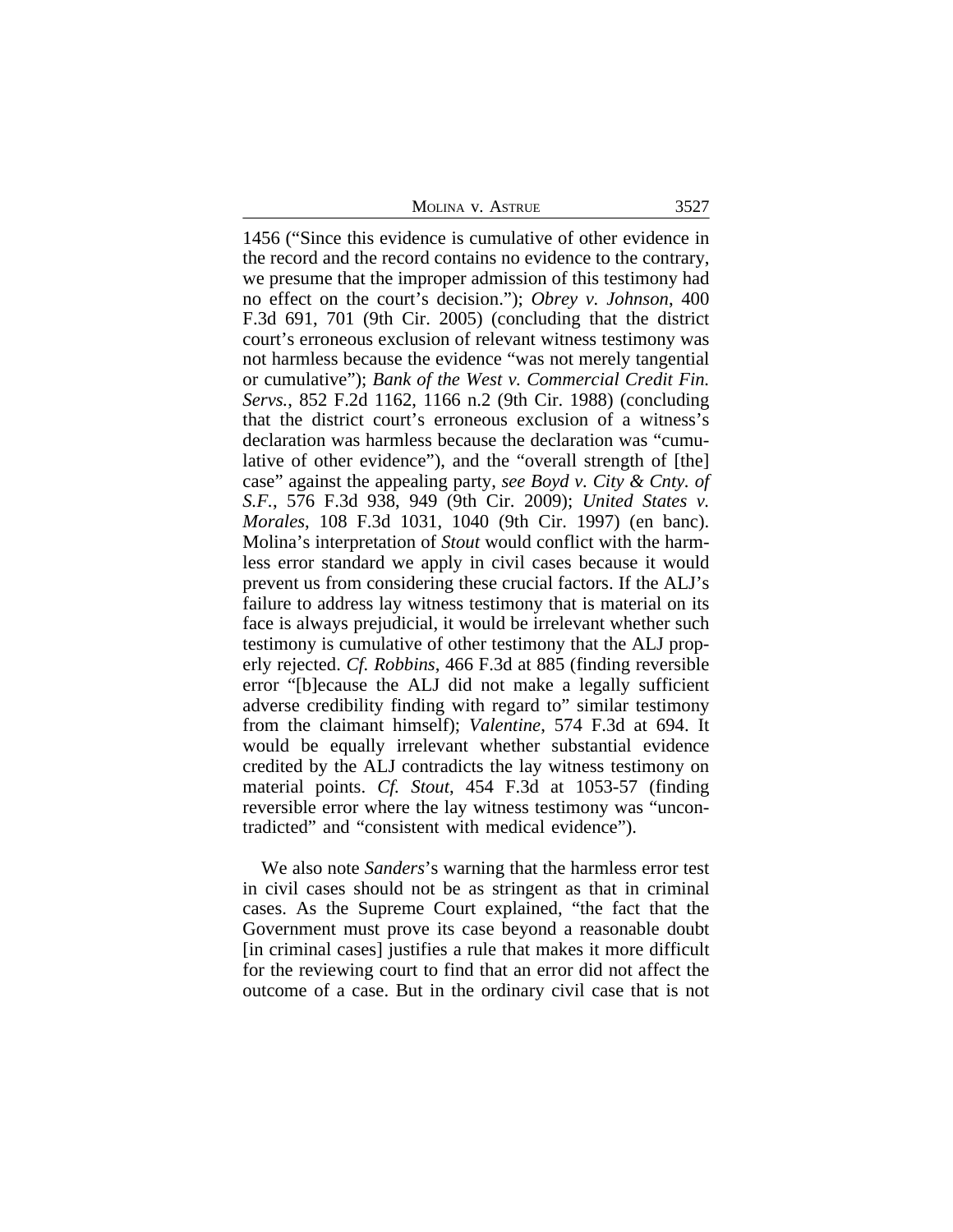3528 MOLINA v. ASTRUE

so." *Sanders*, 556 U.S. at 410-11 (internal citation omitted); *see also Bank of Nova Scotia v. United States*, 487 U.S. 250, 255-56 (1988) ("It would be inappropriate to devise a rule permitting federal courts to deal more sternly with nonconstitutional harmless errors than with constitutional errors that are likewise harmless."). But Molina interprets *Stout* as setting a higher standard than is required to protect a criminal defendant's constitutional rights. Whereas in criminal cases, "an otherwise valid conviction should not be set aside if the reviewing court may confidently say, *on the whole record*, that the constitutional error was harmless beyond a reasonable doubt," *Delaware v. Van Arsdall*, 475 U.S. 673, 681 (1986) (emphasis added), Molina's interpretation would prevent the reviewing court from considering whether the ALJ had given reasons for rejecting the undiscussed lay witness testimony that were supported by substantial evidence in the context of the record as a whole. And whereas in criminal cases, the reviewing court is directed to consider factors such as "whether the testimony was cumulative, the presence or absence of evidence corroborating or contradicting the testimony of the witness on material points . . . , and . . . the overall strength of the prosecution's case," *id.* at 684, Molina's interpretation would, as discussed, prevent us from considering these important factors at all.

The dissent suggests that Molina's proposed rule is appropriate because a reviewing court cannot make independent credibility determinations. Dis. op. at 3532. Therefore, the dissent argues, if the ALJ fails to make an individual determination of the credibility of each lay witness, we must presume that the lay witness is credible and give full effect to the witness's testimony.**12** We do not disagree with the general prop-

<sup>&</sup>lt;sup>12</sup>The dissent analogizes to cases in the immigration context holding that we presume that an asylum petitioner is credible if the immigration judge did not make an explicit adverse credibility finding. Dis. op. at 3532 (citing *Abovian v. INS*, 219 F.3d 972, 978 (9th Cir.), *as amended by* 228 F.3d 1127, 1127 (9th Cir. 2000)); *see also Kalubi v. Ashcroft*, 364 F.3d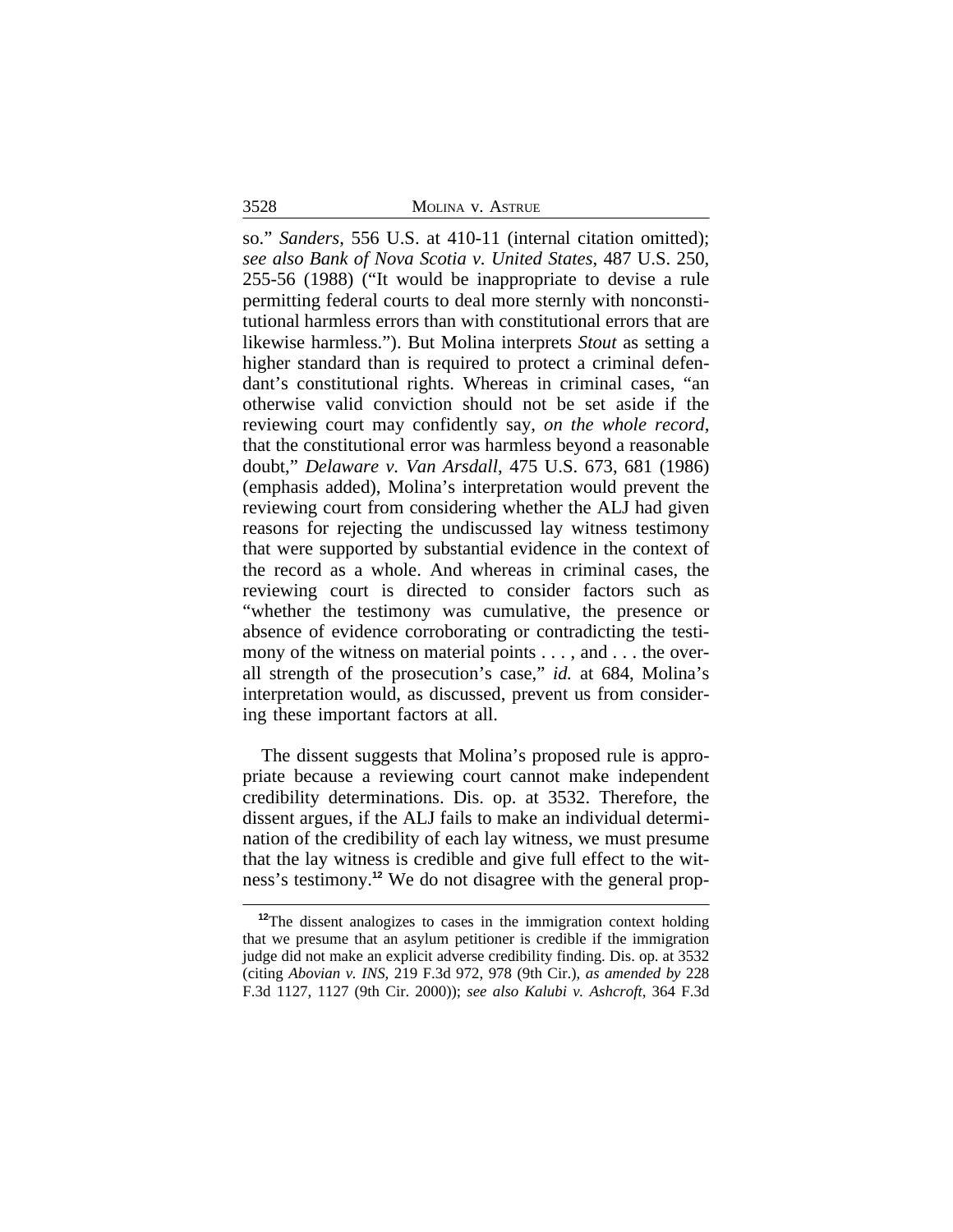MOLINA V. ASTRUE 3529

osition that it is the ALJ's prerogative to determine the credibility of witnesses. Our role as a reviewing court is limited in this regard, both because the administrative judge is generally in a unique position to observe the witnesses' demeanor and conduct firsthand, *see Universal Camera Corp. v. NLRB*, 340 U.S. 474, 496 (1951),**<sup>13</sup>** and because we may not uphold an agency's decision on a ground not actually relied on by the agency, *see SEC v. Chenery Corp.*, 332 U.S. 194, 196 (1947). But for the same reasons, if an ALJ has provided well-supported grounds for rejecting testimony regarding specified limitations, we cannot ignore the ALJ's reasoning and reverse the agency merely because the ALJ did not expressly discredit each witness who described the same limitations. Further, where the ALJ rejects a witness's testimony without providing germane reasons, but has already provided germane reasons for rejecting similar testimony, we cannot reverse the agency merely because the ALJ did not "clearly link his determination to those reasons." *Lewis*, 236 F.3d at 512. Even when an agency "explains its decision with 'less than ideal clarity,' " we must uphold it "if the agency's path may reasonably be discerned." *Alaska Dep't of Envtl. Conservation v. EPA*, 540 U.S. 461, 497 (2004) (quoting *Bowman Transp., Inc. v. Arkansas-Best Freight Sys.*, 419 U.S. 281, 286 (1974)). Giving full effect to the ALJ's reasoning does not require us to consider whether the undiscussed lay witness was credible or not credible. Rather, it is Molina's proposed

<sup>1134, 1137-38 (9</sup>th Cir. 2004). *But see* 8 U.S.C. § 1158(b)(1)(B)(iii) (2008) (providing that "if no adverse credibility determination is explicitly made, the applicant or witness shall have a *rebuttable* presumption of credibility on appeal" (emphasis added)); *Su Hwa She v. Holder*, 629 F.3d 958, 964 n.5 (9th Cir. 2010). In our view, these immigration cases are unhelpful because they do not address the issue before us, namely, when an administrative judge's failure to expressly comment on a witness's testimony is prejudicial.

<sup>&</sup>lt;sup>13</sup>Here, of course, the lay witness testimony was in the form of written statements, not live testimony given under oath, so firsthand observations are irrelevant to the credibility determination.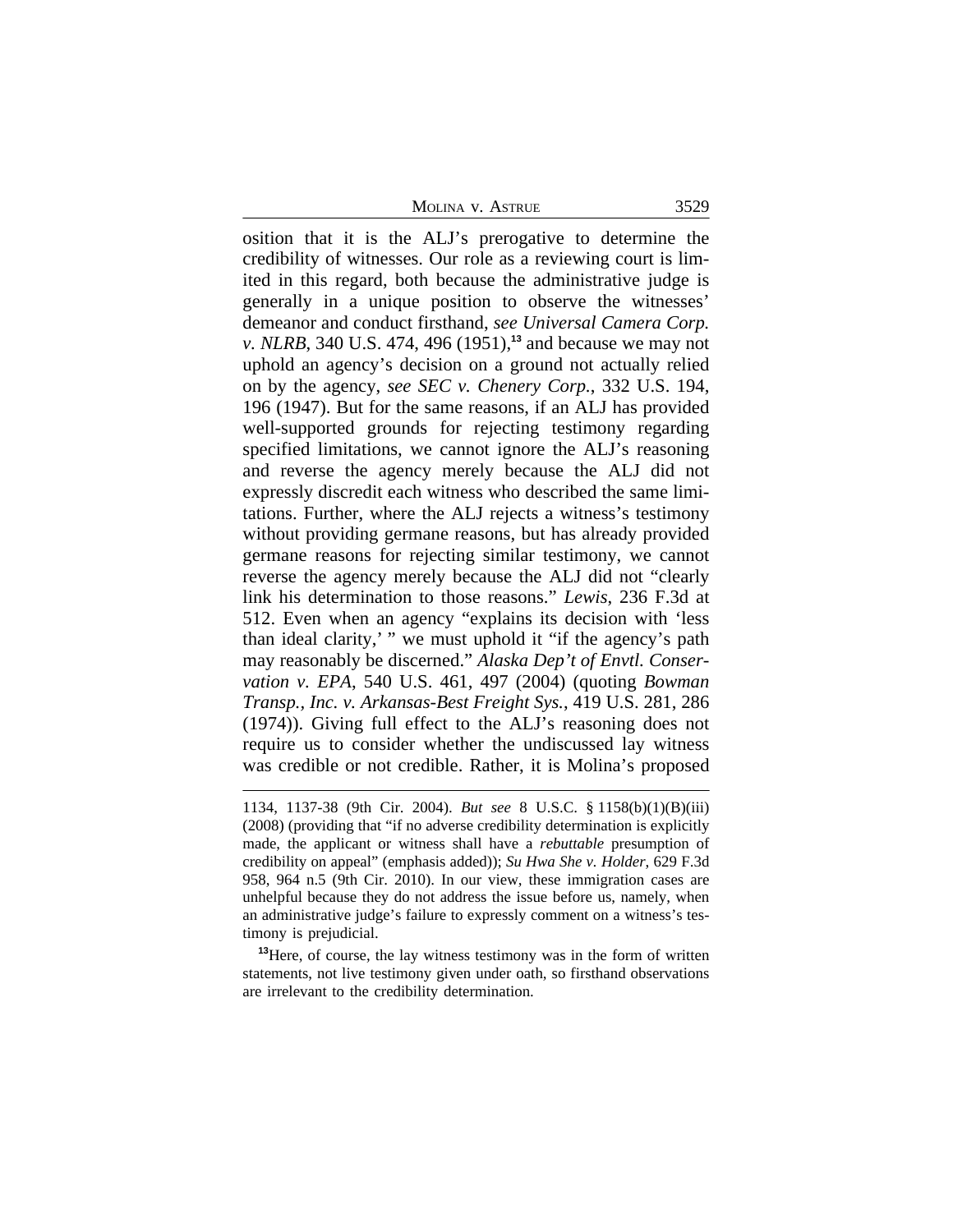3530 MOLINA v. ASTRUE

interpretation of *Stout* that would require the reviewing court to make a credibility determination where the ALJ had not. Specifically, under Molina's proposed rule, the reviewing court must deem the undiscussed lay witness testimony to be both credible and disproportionately important, so as to compel the conclusion that the ALJ's decision was not supported by substantial evidence. By contrast, our decision today accords the proper deference to the agency factfinder by applying the "highly deferential standard" that requires us to affirm the ALJ's decision if supported by " 'such relevant evidence as a reasonable mind might accept as adequate to support a conclusion.' " *Valentine*, 574 F.3d at 690 (quoting *Desrosiers*, 846 F.2d at 576). A reviewing court's refusal to consider whether the ALJ's reasoning applies to undiscussed lay witness testimony is contrary not only to our case law holding that errors are harmless if they are "inconsequential to the ultimate nondisability determination," *see, e.g.*, *Carmickle*, 533 F.3d at 1162, but also to the long-settled rule that we will not set aside the denial of a disability claim unless "the Secretary's findings are not supported by substantial evidence *in the record as a whole*," *Stone*, 761 F.2d at 531 (emphasis added).

**[11]** As we held in another recent social security case, *Sanders* makes it "quite clear that no presumptions operate," and we must analyze harmlessness "in light of the circumstances of the case." *McLeod v. Astrue*, 640 F.3d 881, 888 (9th Cir. 2011). Accordingly, we reject Molina's interpretation of *Stout* as creating a per se rule of prejudice when the ALJ fails to discuss lay witness testimony that is material if considered by itself, and instead apply *Stout* according to our generally applicable harmless error principles. In reaching this conclusion, we join the Eighth Circuit's well reasoned determination that an ALJ's failure to comment upon lay witness testimony is harmless where "the same evidence that the ALJ referred to in discrediting [the claimant's] claims also discredits [the lay witness's] claims." *Buckner v. Astrue*, 646 F.3d 549, 560 (8th Cir. 2011).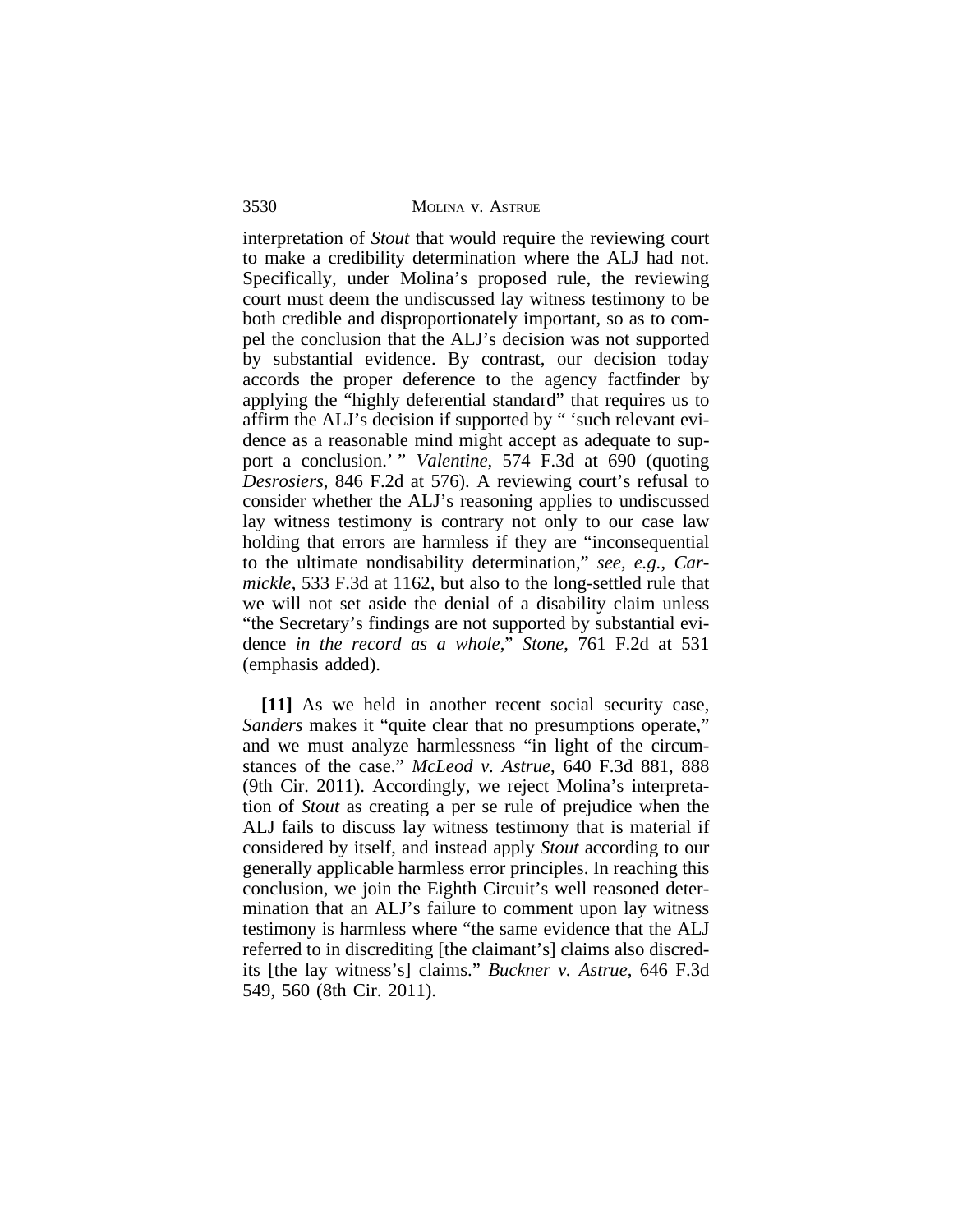**[12]** Turning to the case at hand, we must consider whether the ALJ's failure to discuss the testimony from Molina's family members was "inconsequential to the ultimate nondisability determination" in the context of the record as a whole. *See Carmickle*, 533 F.3d at 1162; *Tommasetti*, 533 F.3d at 1038; *Robbins*, 466 F.3d at 885; *Stout*, 454 F.3d at 1055. Here, the ALJ failed to explain her reasons for rejecting the lay witnesses' testimony. That testimony, however, did not describe any limitations beyond those Molina herself described,**<sup>14</sup>** which the ALJ discussed at length and rejected based on well-supported, clear and convincing reasons. Specifically, the ALJ determined that Molina's claim that her anxiety disorder made her unable to work was contradicted by her demeanor and presentation, by Dr. Yost's evaluation, and by her own testimony about her daily activities throughout the alleged disability period. Because the ALJ had validly rejected all the limitations described by the lay witnesses in discussing Molina's testimony, we are confident that the ALJ's failure to give specific witness-by-witness reasons for rejecting the lay testimony did not alter the ultimate nondisability determination. Accordingly, the ALJ's error was harmless.

# **VI**

The ALJ did not err in weighing the evidence as she did or in finding that Molina's testimony regarding the severity of her impairment was not credible. Although the ALJ erred in failing to give germane reasons for rejecting the lay witness testimony, such error was harmless given that the lay testi-

**<sup>14</sup>**Contrary to the dissent, dis. op. at 3533, the letters from Molina's family members described the same limitations as Molina described in her function reports and testimony before the ALJ, including her reluctance to travel, her inability to finish her food at restaurants, and her physical symptoms during a panic attack. *See supra* pp. 3508-09.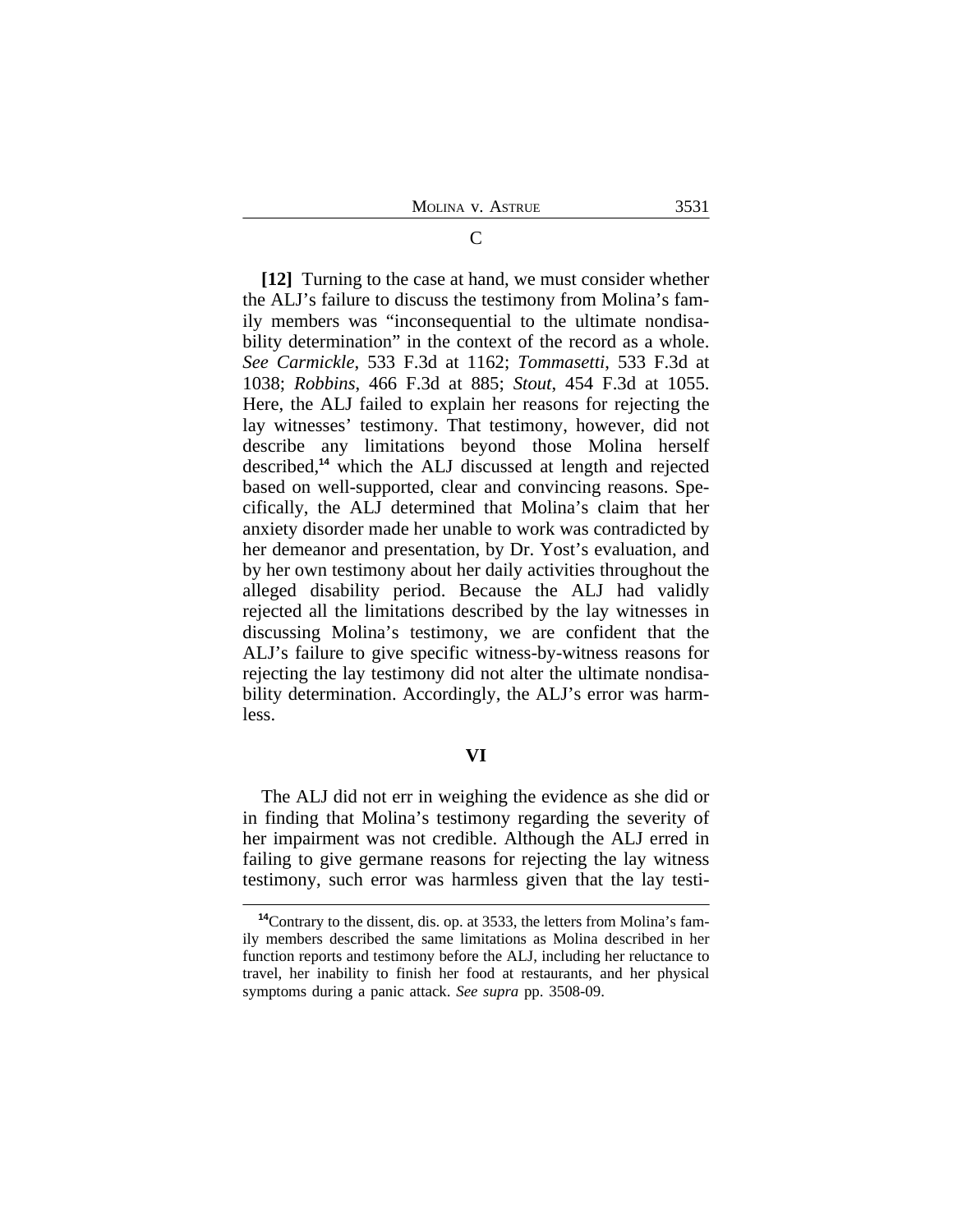mony described the same limitations as Molina's own testimony, and the ALJ's reasons for rejecting Molina's testimony apply with equal force to the lay testimony. Applying the principles set forth in our social security cases, as well as in *Sanders*, we uphold the ALJ's decision as supported by substantial evidence.

# **AFFIRMED.**

GRABER, Circuit Judge, concurring in part and dissenting in part:

I concur in Parts I through IV of the majority opinion and also agree with the majority's conclusion, in Part V, that the ALJ erred in failing to comment in any way on the lay witness testimony. But I dissent because that error was not harmless.

In my view, *Stout v. Commissioner, Social Security Administration*, 454 F.3d 1050, 1055-56 (9th Cir. 2006), means what it says: When *Stout* requires our harmless error analysis to proceed by "*fully crediting*" testimony ignored by the ALJ, we must do exactly that. *Id.* at 1056 (emphasis added). That rule simply reiterates the standard practice that we, as a reviewing court, do not make independent credibility determinations. When an administrative fact-finder has failed to comment adversely on the credibility of testimony taken under oath, we generally deem the testimony to be truthful for the purpose of review. *Cf. Abovian v. INS*, 219 F.3d 972, 978 (9th Cir.), *as amended by* 228 F.3d 1127, 1127 (9th Cir. 2000) ("Where the [immigration judge] makes no credibility finding, the petitioner's credibility is presumed.").

Treating ignored testimony as true does not, however, necessarily resolve the issue in favor of remand or payment of benefits and thus does not create a "per se rule of prejudice." Maj. op. at 3522-26 & n.8. Rather, we still must decide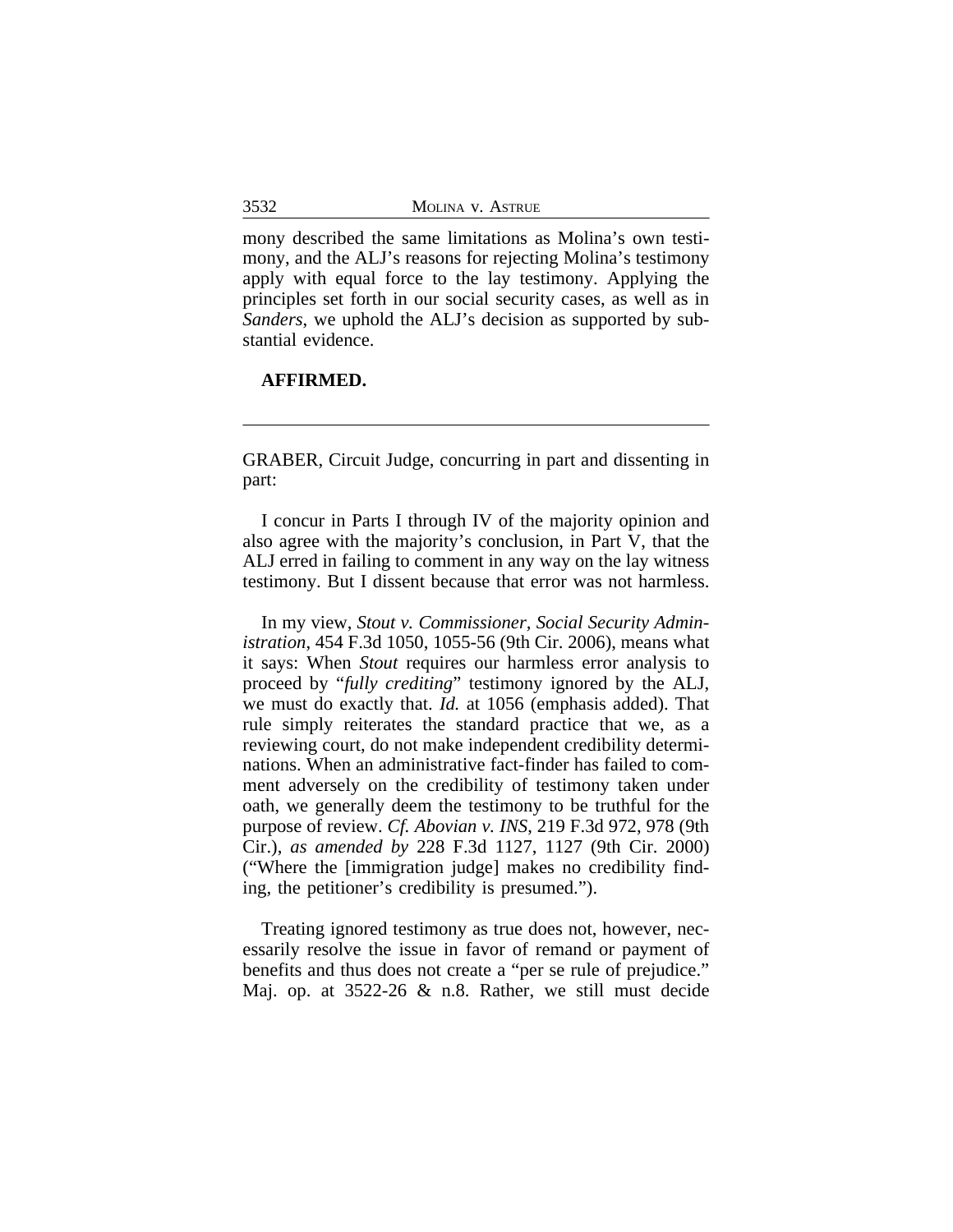| 3533<br>MOLINA V. ASTRUE |  |
|--------------------------|--|
|--------------------------|--|

whether the testimony affected the disability determination. *Stout*, 454 F.3d at 1056. If the ignored testimony had no bearing on that determination, the error is harmless.

Here, some of the ignored lay testimony related to Molina's subjective feelings of anxiety, nervousness, and fear. That is, the testimony in part amounted to repetition of Molina's subjective assessment of her condition to her family members. Crediting those statements means only accepting as true that Molina expressed those feelings to her family members, not necessarily that Molina actually experienced limitations as severely as she claimed. Because the ALJ identified substantial evidence—including medical opinions, Molina's demeanor, and her daily activities throughout the disability period that was inconsistent with the level of impairment claimed by Molina, no reasonable ALJ would have reached a different disability determination when fully crediting lay testimony that stood for nothing more than parroting of Molina's subjective complaints.

But some of the lay testimony contained independent observations of Molina's behavior, which may well be consistent with her claimed disability. Examples include her reluctance to travel and her inability to sit in a restaurant for the duration of a meal. Additional testimony discussed Molina's physical symptoms during a panic attack, such as shakiness and sweating. That additional testimony bears on Molina's claimed impairments and does more than merely echo her own complaints.

It is precisely because these external observations contain details beyond those in Molina's own testimony that we cannot assume that any reasonable ALJ would discredit them on the same basis that the ALJ in this case discredited Molina's own testimony. Indeed, this very case presents an answer to the majority's concerns that my reading of *Stout* will lead to a remand whenever an ALJ fails to comment on lay witness testimony. When the lay witness testimony is similar or iden